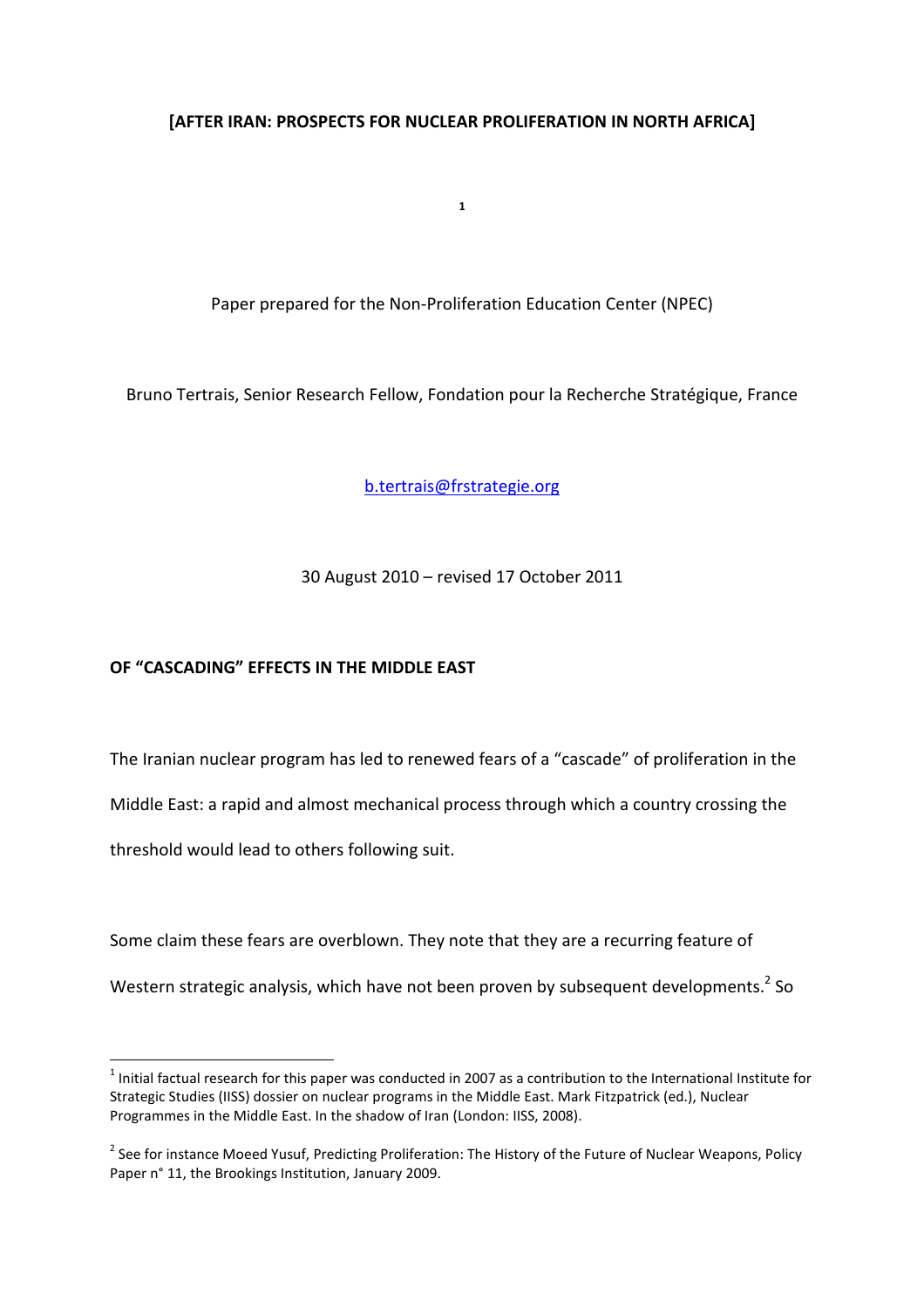why would a nuclear Iran trigger a cascade of proliferation in the Middle East, the argument goes, whereas a nuclear Israel did not have produce that effect for more than forty years?

The answer is fourfold.

- Iran's in-your-face nuclear policy poses a real political challenge to Arab states in terms of prestige and legitimacy. Israel never publicly acknowledged its nuclear capability; and it is much more an adversary than a competitor vying for influence in the region.
- Iran is seen as a potential security threat by the Gulf States, but also by many in Egypt given its increasing influence in the Gaza strip. By contrast, a stable "cold peace" continues to prevail with Israel.
- In the context of an ongoing worldwide nuclear "renaissance" which is likely to continue, albeit at a slower pace, after the Fukushima catastrophe – ambitious ostensibly civilian nuclear programs justified by the need to preserve hydrocarbon resources could provide an excellent cover for dual-use or military-related activities.
- Some of the actors in the region are losing confidence in the United States as a security guarantor. Washington's longstanding motto is that a nuclear Iran is "unacceptable". Thus if Iran became nuclear, this will be seen throughout the Middle East as a failure of US policy. This logic may be applicable in particular to Saudi Arabia, which relations with the United States have degraded significantly in 2011.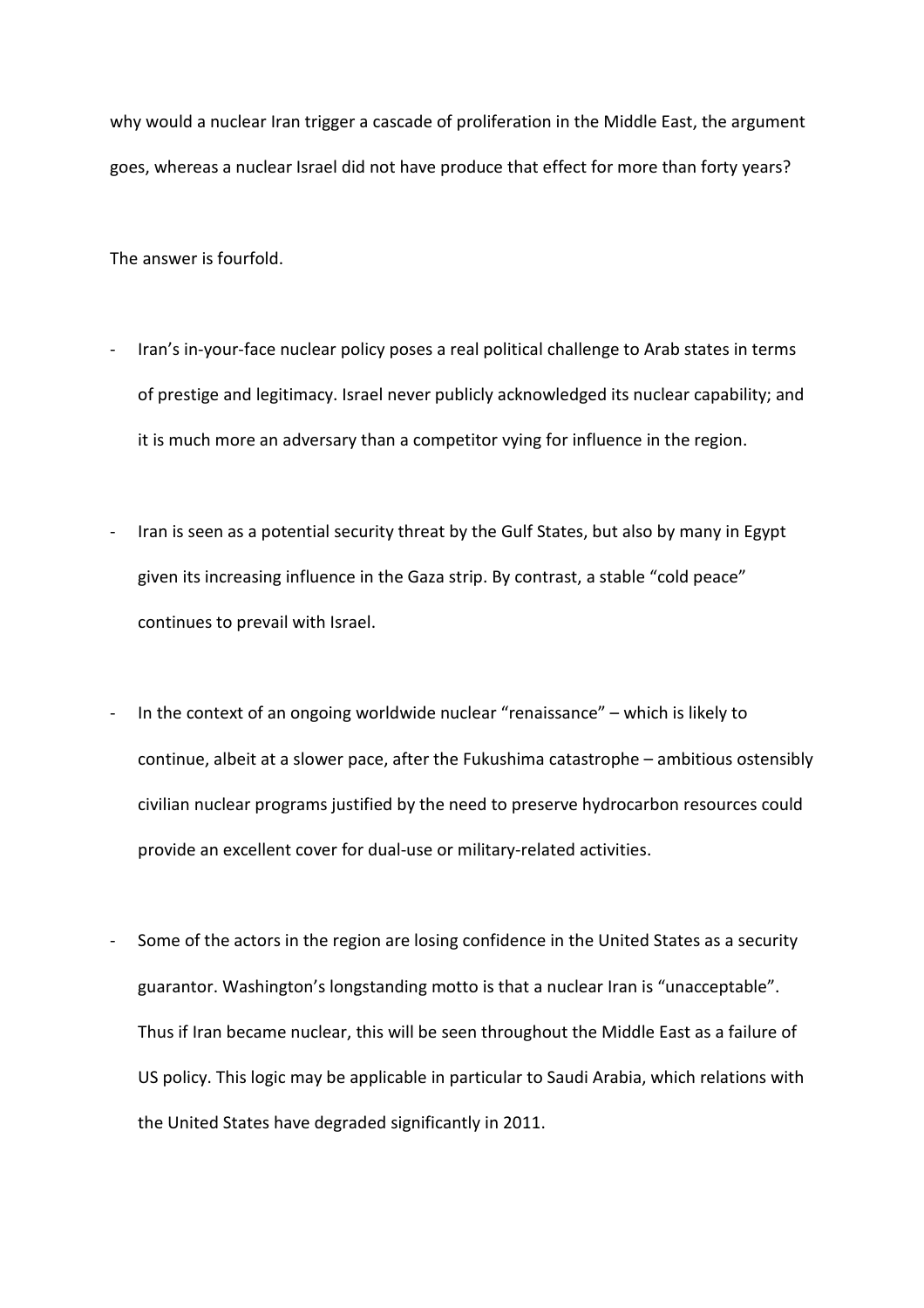This paper will assess the probability of "tertiary" proliferation, that is, the scenario whereby an Arab country – in this case, Algeria – would be reacting to an Egyptian nuclear option which itself would be largely a reaction to Iran's program.<sup>3</sup> Cairo and Algiers, whose political regimes are dominated by the armed forces, are rivals on the Arab scene, and have always had difficult relations. Their respective nuclear programs resemble each other, and Algeria which enjoys good relations with Iran – seems to be watching very closely what Egypt is doing to make sure that it does not appear to fall behind the coming Middle Eastern nuclear "race".

Of all Middle East countries, Egypt may be the most likely to go nuclear if the Iranian program continues unabated. It has significant nuclear expertise and is likely to be attracted by both the political and strategic advantages of a nuclear option. The fact that other Middle East countries – Saudi Arabia, Turkey – are also reported to be tempted to go in that direction will be an added incentive. Egypt may not seek at all costs to be the first Arab nuclear State. But it is almost certain to do what it must to avoiding being the *second* one.

#### **THE EGYPTIAN OPTION**

l

As the most populated Arab state, with a long tradition of intellectual supremacy in the region, Egypt considers that it has a particular status in the Middle East and in the Muslim world. At the domestic level, Egypt has entered a phase of transition which outcome is

 $3$  It could be argued that Pakistan's nuclear program was also a case of "tertiary" proliferation since it was a reaction to India's program, which itself was largely a response to China's own program. However, in the case of Asia the trauma of military defeats (1962 for India, 1971 for Pakistan) was arguably as important as the existence of neighboring nuclear programs. By contrast, in the Middle East, the 1967 defeat against Israel did not lead to a rush to go nuclear in Arab countries.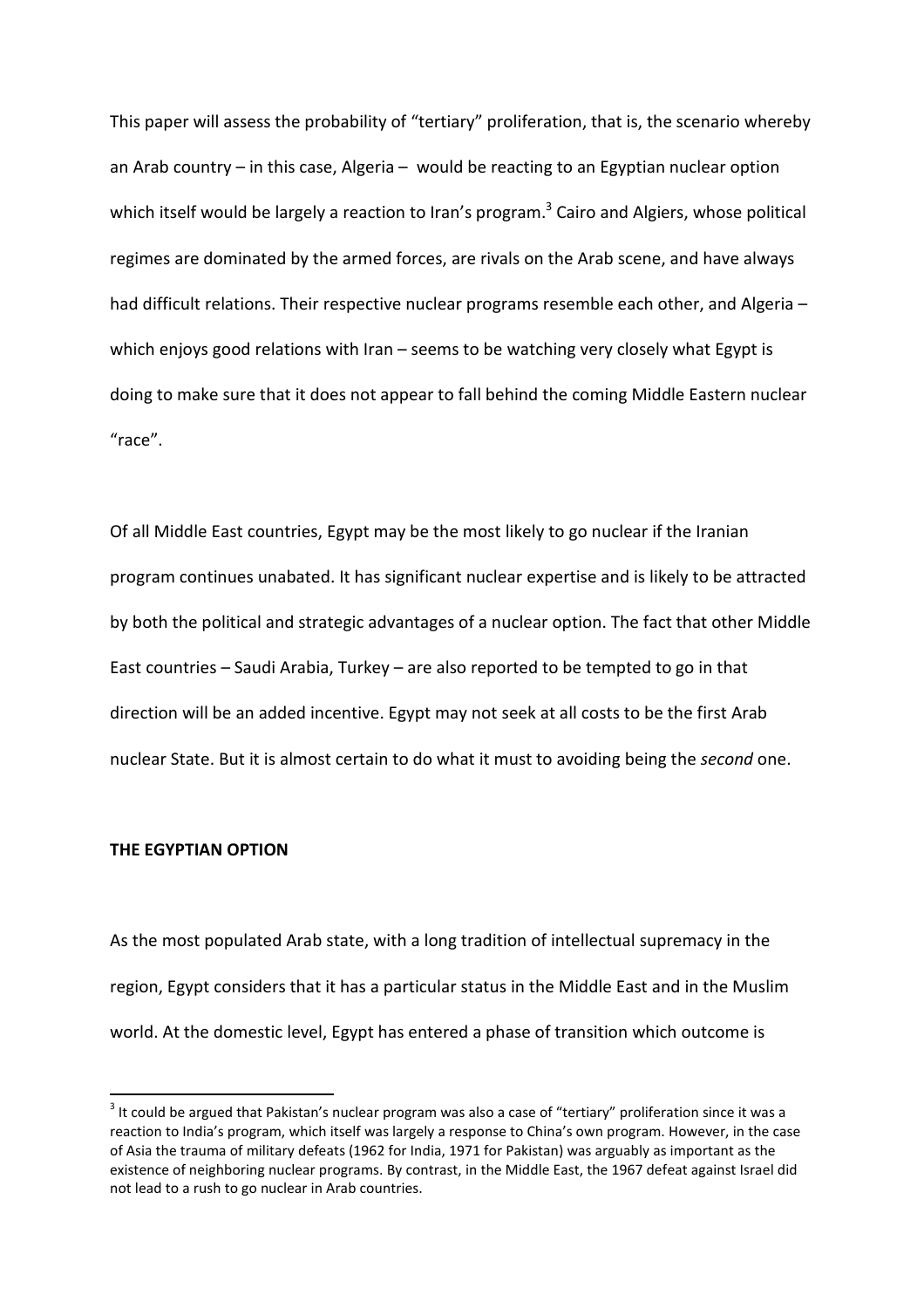uncertain. Two things were apparent in the fall of 2011: first, the military do not intend to completely relinquish their grip on power; second, the Muslim Brotherhood increasingly appears to be the most well-organized political force in the country. .

The Egyptian announcement of the revival of its nuclear program in 2006 raised concerns in the non-proliferation community. Egypt – the "usual suspect" – has regularly aroused suspicions dealing with its nuclear intentions.<sup>4</sup> While Libya has demonstrably renounced the nuclear option, Egypt has never really come to terms with Israel's possession of nuclear weapons. But most important, the emergence of Iran as a potential nuclear power leads to wonder if the nuclear military option could be reconsidered by Mubarak's successors.

Egypt's longstanding ambitions in the field of nuclear energy have been stymied for decades due to lack of funds and political will, poor management and little enthusiasm unwillingness by potential Western nuclear providers. However, under Mubarak the country's nuclear research activities had significantly increased. As a result, Egypt today has probably the most mature nuclear research program in the Arab world (along with Algeria, as will be seen below).

The Egyptian Atomic Energy Authority (EAEA) has two major research centers located at Inshas, near Cairo. The first is the Nuclear Research Centre (NRC) is Egypt's main nuclear facility. It includes a 10 MeV cyclotron provided by Russia through a 1991 agreement, a Nuclear Fuel Research Laboratory, a Fuel Manufacturing Pilot Plant, as well as two research reactors:

 $^4$  The expression "the usual suspect" comes from Fitzpatrick (ed.), op. cit., p. 17.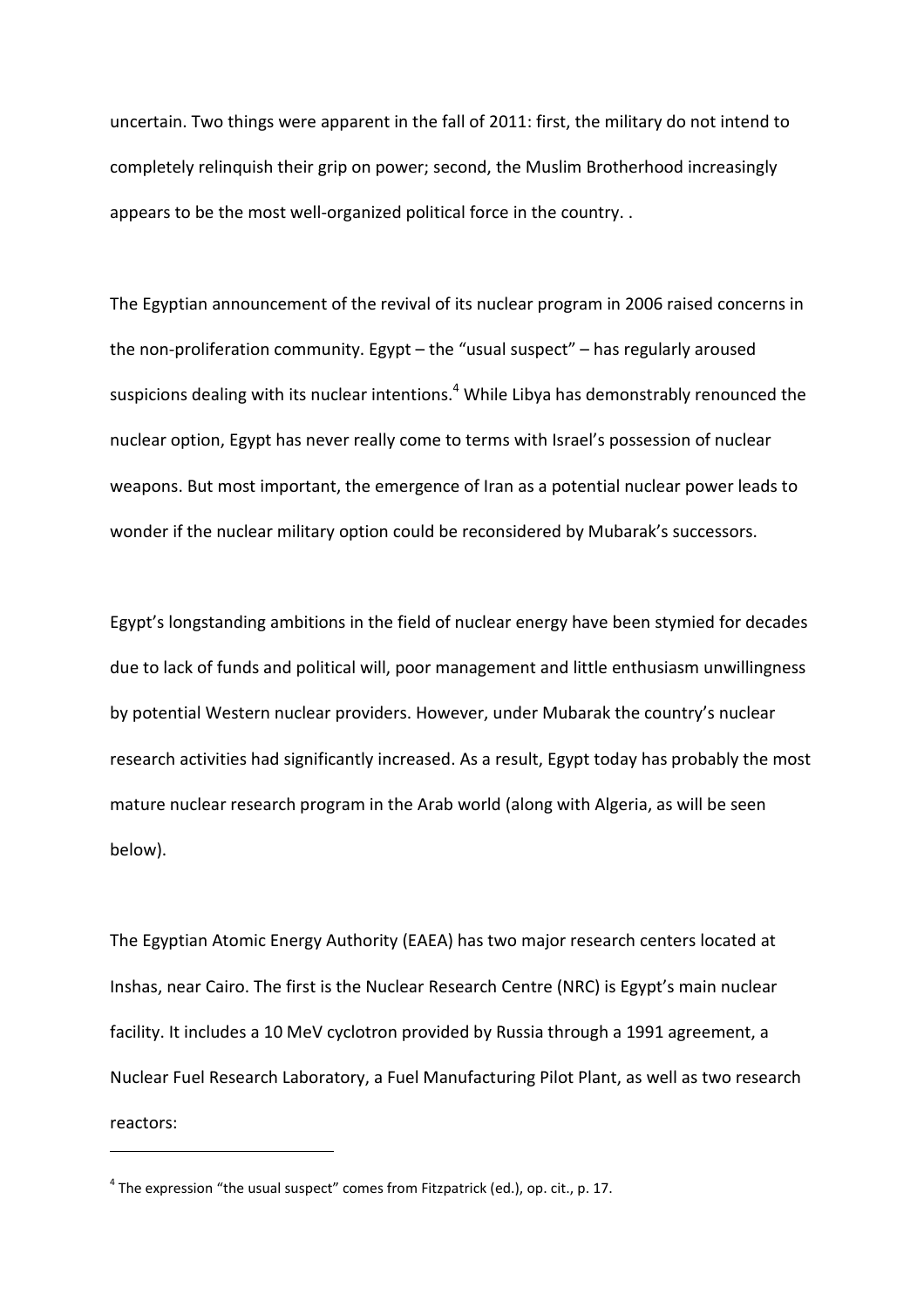- ETRR-1 (EG-001), a small WWR tank reactor (2 MWth), which was built in 1958 by the Soviet Union and became critical in 1961. The fuel (10% enriched uranium) was also provided by Moscow. It is used for solid state, nuclear, and reactor physics, chemical research, isotope production, and biological irradiation. After an in-service inspection by the IAEA in 1992, the AEA started to modernize instrumentation and safety systems, fission chamber assemblies, and other equipment. ETRR-1 has been less used required after the commissioning of ETTR-2.
- ETRR-2 (EG-002), an open pool-type light water reactor (22.5 MWth) built by the Argentine firm INVAP (*Investigaciones Aplicadas*), which was inaugurated in 1998. Its fuel elements were made by Argentina using 19.75% enriched uranium from Russia. The last shipment of fuel was delivered in 1997. It is primarily used for radioisotope production, medical and nuclear solid state research, nuclear engineering experiments, material fuel tests, and various other fields to train scientists and technical personnel. It is of the same type as one previously provided by INVAP to Algeria (see below). The ETRR-2 could produce more than 6 kilos of plutonium a year. $5$

The other key node in the Egyptian nuclear program is the Hot Laboratories and Waste Management Centre (HLWMC), also located at Inshas. It includes a Radioisotope Production Facility, a Low and Intermediate Level Liquid Waste Station, and a Radioactive Waste Disposal Site. The HHWLC aims, inter alia, at developing Egyptian expertise in the back end

<sup>&</sup>lt;sup>5</sup> Wyn Bowen & Joanna Kid, "The Nuclear Capabilities and Ambitions of Iran's Neighbors", in Henry Sokolski & Patrick Clawson (ed.), Getting Ready for a Nuclear-Armed Iran (Carlisle, Strategic Studies Institute, 2005), p. 64.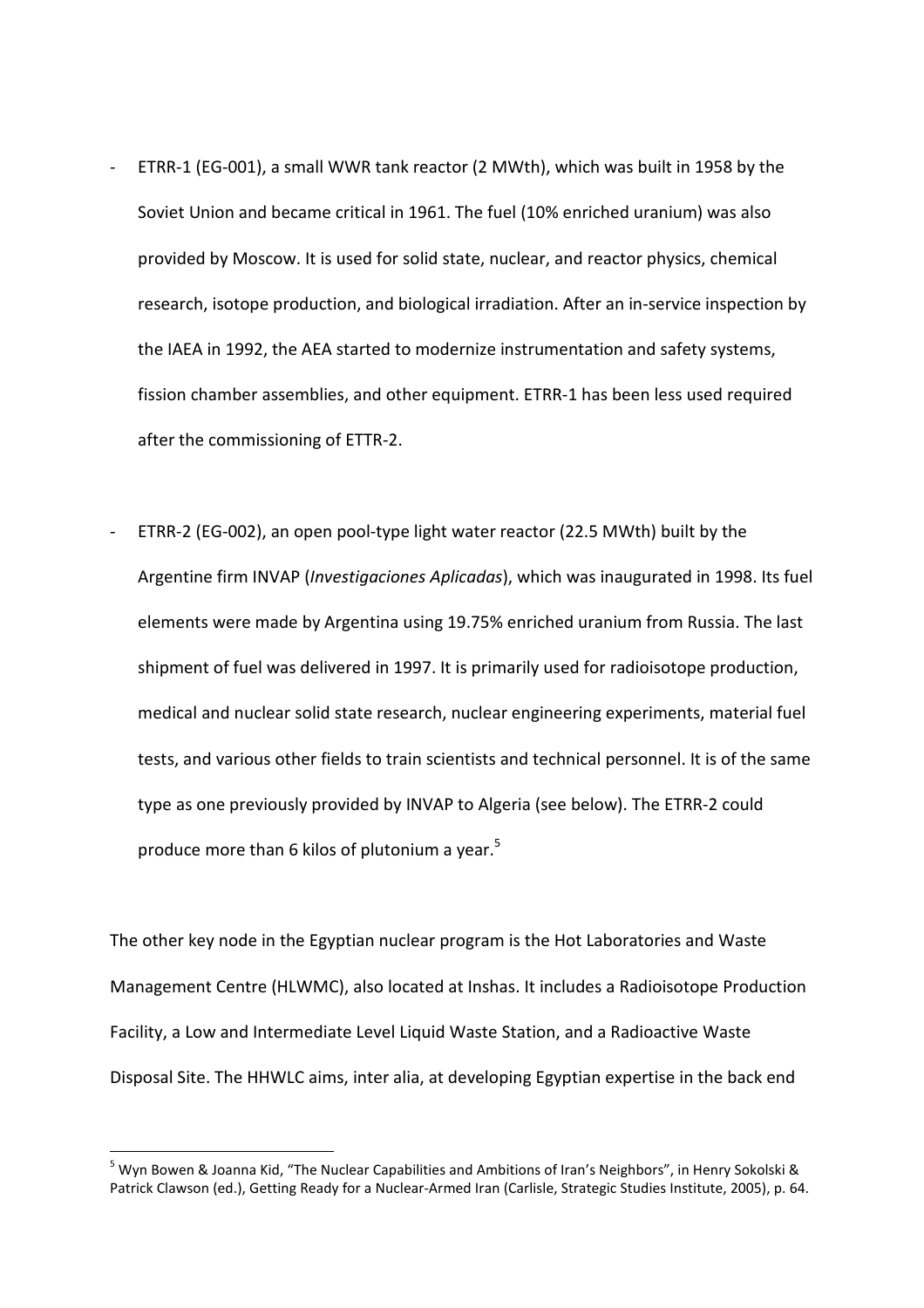of the fuel cycle: the site also hosts a Nuclear Chemistry Building and a Hydrometallurgy Pilot Plant.

Egypt does not report any conventional uranium resources. There is however speculation about possible resources amounting to up to 15,000 tons. Unconventional resources of uranium are found in phosphate and monazite deposits. The Nuclear Material Agency has established a pilot scale extraction plant to exploit the Egyptian black sands at Rosetta Beach on the Mediterranean coast.

Anwar el-Sadat's decision to ratify the NPT in February 1981 symbolized the abandonment of the military nuclear option. A Comprehensive Safeguards Agreement with the IAEA came into force in June 1982. Today all known Egyptian nuclear facilities are safeguarded.

At the turn of the century, Egyptian attempts to acquire nuclear weapons seemed to belong the past. Writing in 2002, a well-known Israeli expert said: "*As far as entering the nuclear arms race itself, the consensus in Israel today is that Egypt continues to uphold its strategic decision of 1981 (when it ratified the NPT) not to pursue this option".*<sup>6</sup> It was also widely believed that Egyptian dependency on US assistance would be a serious de facto deterrent to any violation of the NPT by Cairo.

But the Egyptian nuclear picture has significantly changed in the past five years.

<sup>&</sup>lt;sup>6</sup> Emily B. Landau, "Egypt's Nuclear Dilemma," Strategic Assessment, Vol. 5, No. 3, November 2002.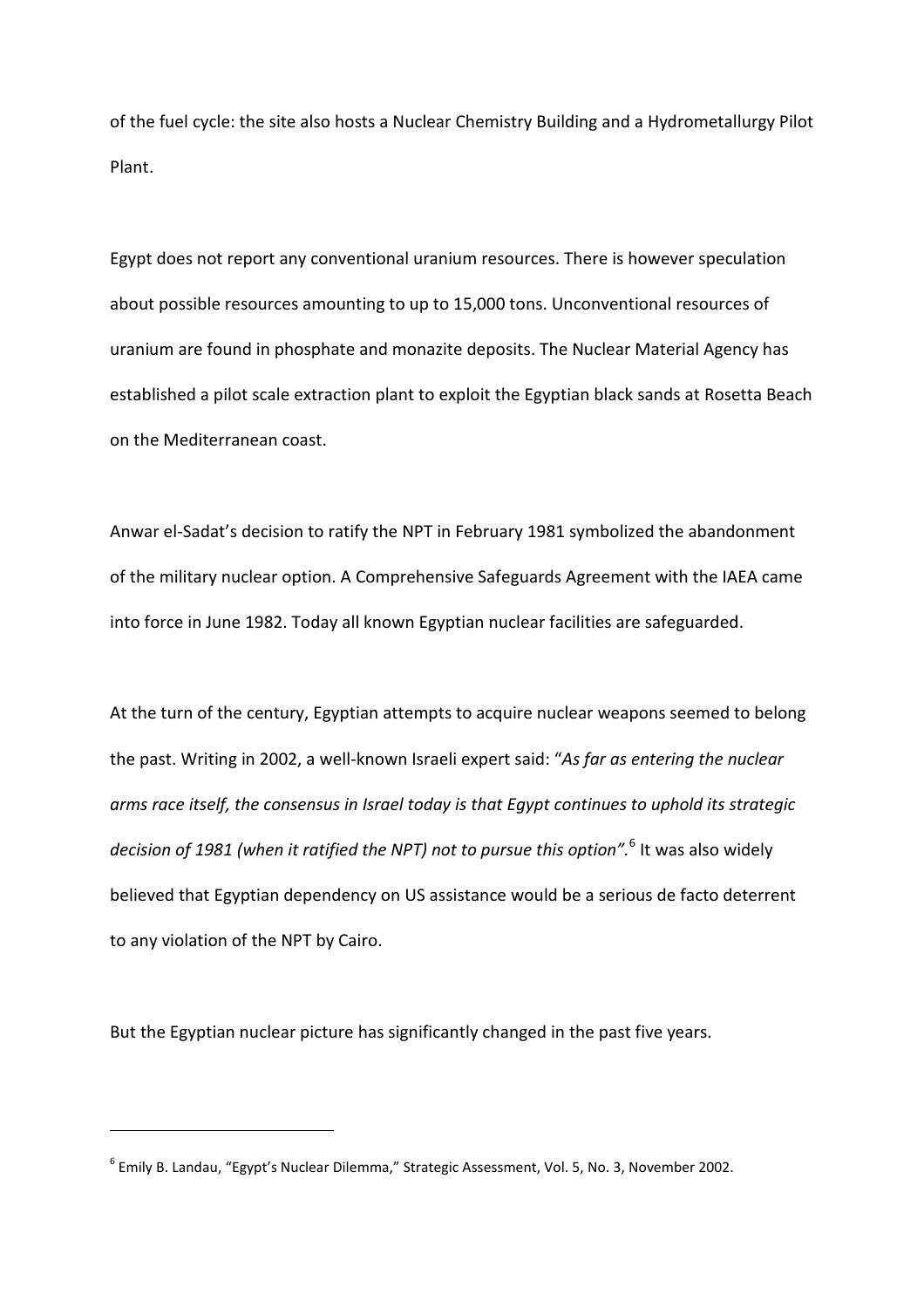On March 28, 2006, during the 18<sup>th</sup> annual Arab Summit, Amr Musa, the Secretary General of the 22-nation Arab League and former Egyptian Foreign Minister, called on all Arab countries *"to respond to societal energy needs by aggressively pursuing peaceful nuclear energy programs and, in the words of one report, thereby joining the 'nuclear club'".*<sup>7</sup> A few months later, Gamal Mubarak, the then-President's son and Assistant Secretary of the National Democratic Party (NDP) announced during a conference of the party in September 2006, that Egypt planned to restart its nuclear energy program.<sup>8</sup> This was confirmed two days later by the President who underlined that nuclear energy would allow Egypt to meet its energy need in the face of a shortage in national oil and gas reserves.<sup>9</sup> The higher ministerial council for energy reconvened for the first time in 20 years: it created an ad hoc committee comprised of five ministries (including electricity and energy, oil and defense) to explore the nuclear option.<sup>10</sup> Electricity Minister Hassan Yunis announced a global plan that consisted in the building of three plants generating a total of 1,800 MW until 2020. He said that Egypt would build its first power plant (a 1,100 MW station) at El-Dabaa. In 2007, Yunis confirmed the government's aim of more than doubling the country's power generation capacity by 2027 from 23,000 MW to 52,000 MW. This plan was also intended to reduce the dependence on natural gas and petroleum for electricity generation in using alternatives energy, including renewable.<sup>11</sup> Egyptian experts say its rationale is *"purely economic".*<sup>12</sup>

 $^7$  Sammy Salama & Gina Cabrera-Farraj, "Secretary General of Arab League urges Arab countries to exploit nuclear power, enter 'nuclear club'" WMD Insights, May 2006.

<sup>&</sup>lt;sup>8</sup> "Mubarak's Son Proposes Developing Nuclear Energy", Associated Press, 19 September 2006.

<sup>&</sup>lt;sup>9</sup> "Egyptian President Discusses Reform Plans, Nuclear Energy at Party Conference", BBC, 22 September 2006.

 $10$  "Time for the N word", Al-Ahram Weekly, n° 814, 2006.

 $11$  "Egypt aims to double power generation capacity within 20 years", Global Insight, 3 August 2007.

<sup>&</sup>lt;sup>12</sup> Professor of Nuclear and Inorganic Chemistry at Cairo's Helwan University, Dr Abdel Hakim Kandil, quoted in "Inside Egypt's nuclear debate", International Security Network, 26 March 2007.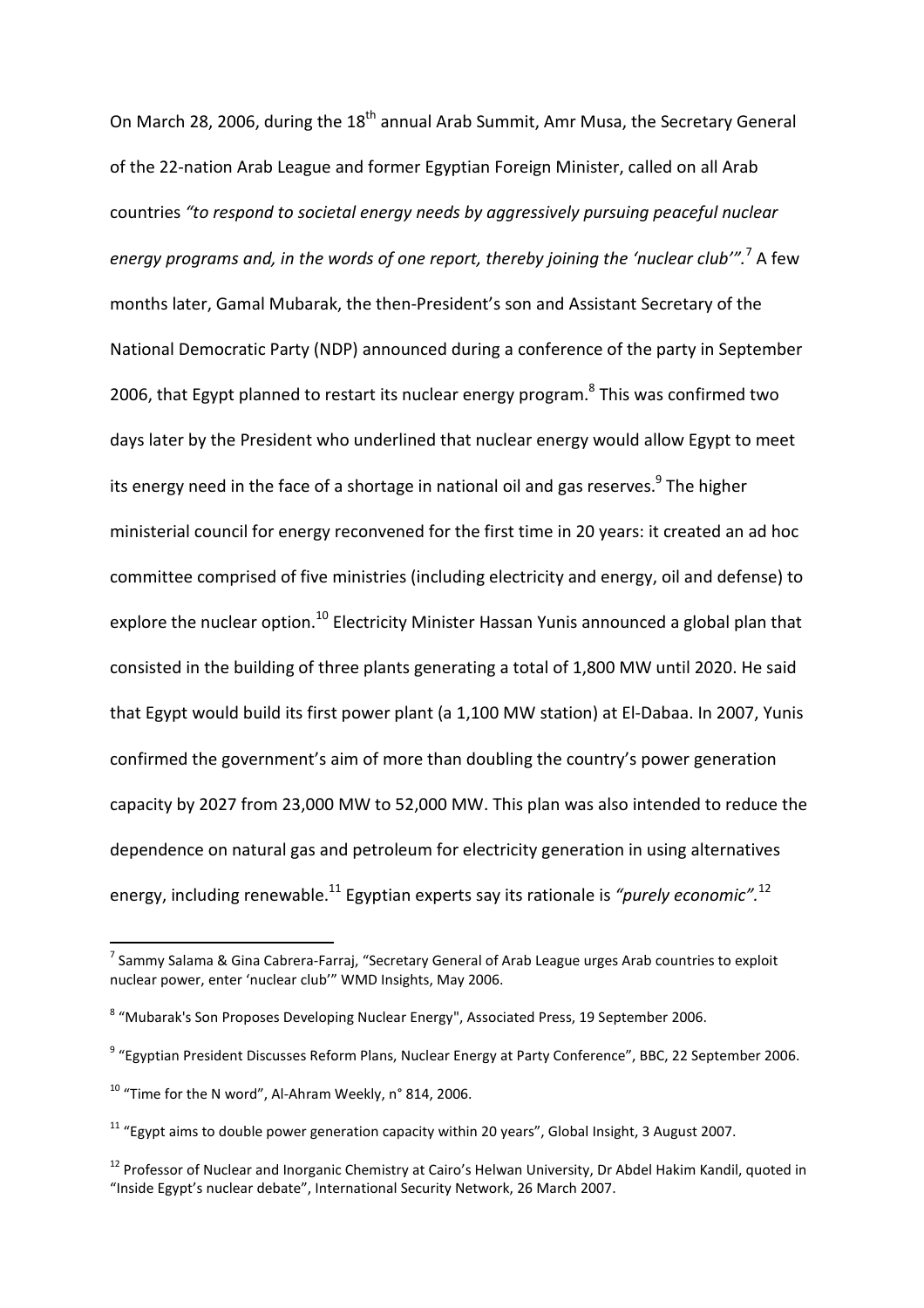Egyptian power generation relies on oil and natural gas. It is argued that indigenous reserves are expected to be depleted in between 30-40 years, and that generating electricity through nuclear energy could allow Egypt to export more of its own natural resources. A former minister of electricity and energy (1968-1970) and current head of the Energy Committee at the National Specialized Councils, Mustafa Kamal Sabry, affirmed that: *"the fact that our other energy sources are either too expensive or not everlasting means that the nuclear energy option is inevitable for Egypt".*<sup>13</sup> There is also clearly status and domestic legitimacy dimensions in Cairo's nuclear bid. As claimed by minister Yunis, *"The people are searching for a dream, a national project that proves to us that we are strong and capable of doing something fitting of the grandeur of a country that some have begun to doubt*".<sup>14</sup> Egypt has a high number of nuclear cooperation agreements in force, and has signed a new one with Russia in 2008.

The political turmoil in Egypt and the Fukushima catastrophe have not diminished Cairo's nuclear ambitions. The tender for the future Egyptian power plant was to be issued in early 2011 and was delayed for obvious political reasons. But in July, it was reported that the process would be launched after the presidential elections.<sup>15</sup> Amr Moussa, one of the main presidential hopefuls, insists that the program should and will go ahead.<sup>16</sup> A conjunction of

 $13$  Quoted in "Dumping the nuclear option?", Al-Ahram Weekly, n° 713, 2004.

 $14$  Quoted in Sammy Salama & Gina Cabrera-Farraj, "Renewed Egyptian Ambitions for a Peaceful Nuclear Program", WMD Insights, November 2006.

<sup>&</sup>lt;sup>15</sup> "N-power tender after presidential polls", The Egyptian Gazette, 3 July 2011.

<sup>&</sup>lt;sup>16</sup> See for instance « Amr Moussa : Egypt Must Turn Over New Leaf with All Countries, Including Iran », Interview with Khabar Online, MEMRI Special Dispatch n° 3994, 12 July 2011.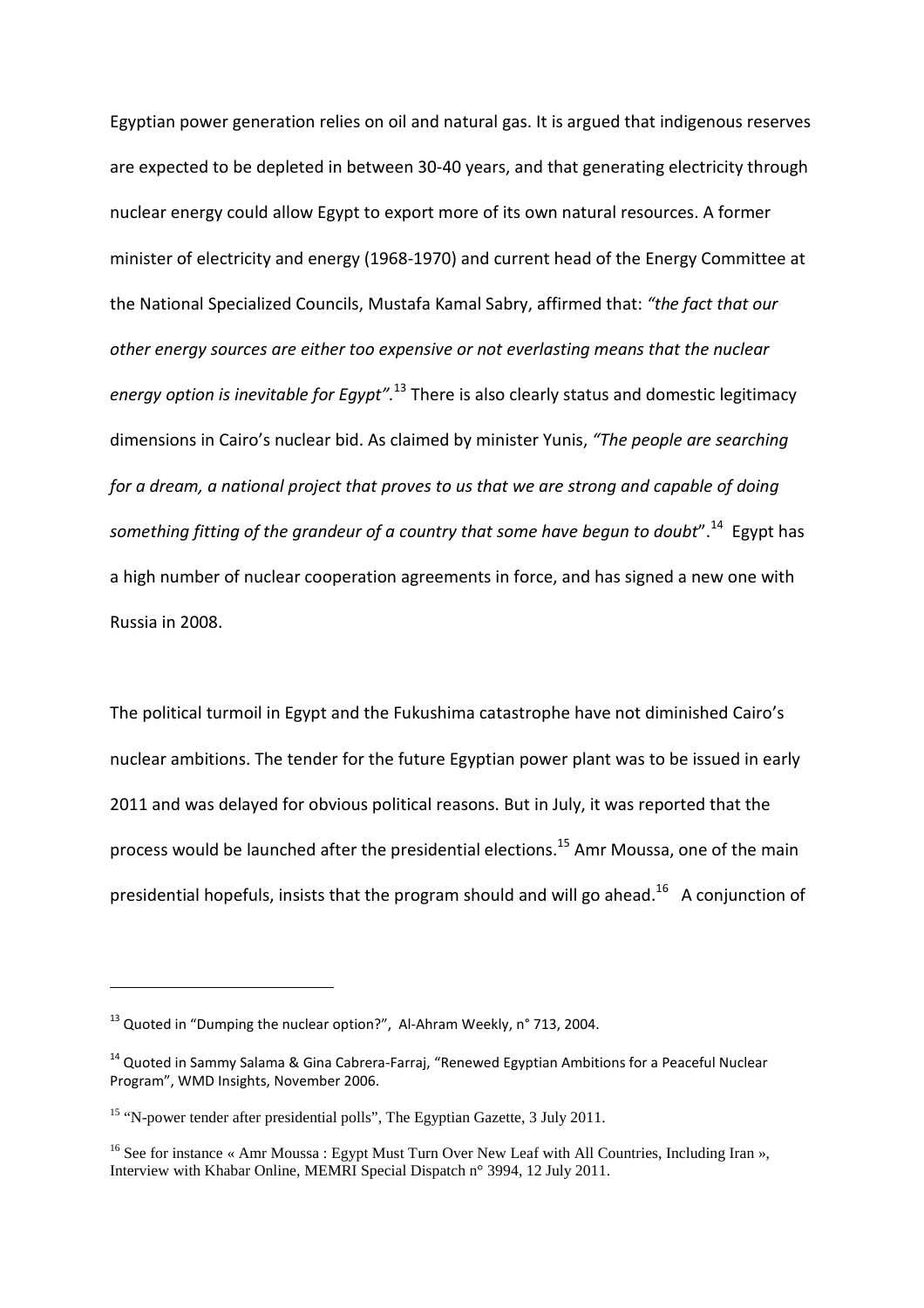several elements has come to cast serious doubts upon the strictly peaceful nature of Egypt's nuclear intentions.

Egypt's persistently refuses to bolster its non-proliferation credentials. It does not want to subscribe to an Additional Protocol. It does not want either to exclude the option of building enrichment or reprocessing facilities, arguing *"against any attempt to limit the right of stateparties to the NPT to the full fuel cycle"* and refusing new commitments as long as Israel's facilities are not put under safeguards.<sup>17</sup> It has not ratified the Pelindaba treaty (signed in April 1996) establishing a Nuclear-Weapon-Free Zone in Africa. And it has failed to ratify the CTBT (signed in October 1996). While Cairo claims that matters of status and principle explain its position, the fact is that Egypt seems to behave as a typical "hedging" State.

It is now known that Egypt has conducted significant undeclared activities in the past*.* A February 2005 report by the IAEA Director General identified a number of failures to report to the IAEA a number of activities related with conversion, irradiation, and reprocessing. Regarding uranium conversion, Cairo had failed in 1982 to report the possession of approximately 67 kilos of imported UF4, 3 kilos of uranium metal (some of which had been imported, the rest had been produced from imported UF4), 9.5 kilos of imported thorium compounds, and small amounts of domestically produced UO2, UO3 and UF4. Between 1990 and 2003, Cairo had conducted uranium and thorium irradiation experiments, as well as preparatory activities related to reprocessing (including with undeclared imported

<sup>&</sup>lt;sup>17</sup> Miles Pomper & Peter Crail, "Interview with Nabil Fahmy, Egyptian Ambassador to the United States", Arms Control Today, 21 July 2008. A more precise official description of the Egyptian position, by Egyptian Deputy Foreign Minister Ramzy Ezzedine Ramzy, is as follows: *"Egypt rejects any attempts to impose additional obligations on non-nuclear weapon states, which are already in compliance with their commitments pursuant*  to the Treaty, if they are not reciprocated by equal and commensurate measures by states that still lie outside *the treaty and are not bound by Comprehensive Safeguards Agreements".* Statement at the NPT PrepCom 2008 General Debate, New York, 29 April 2008.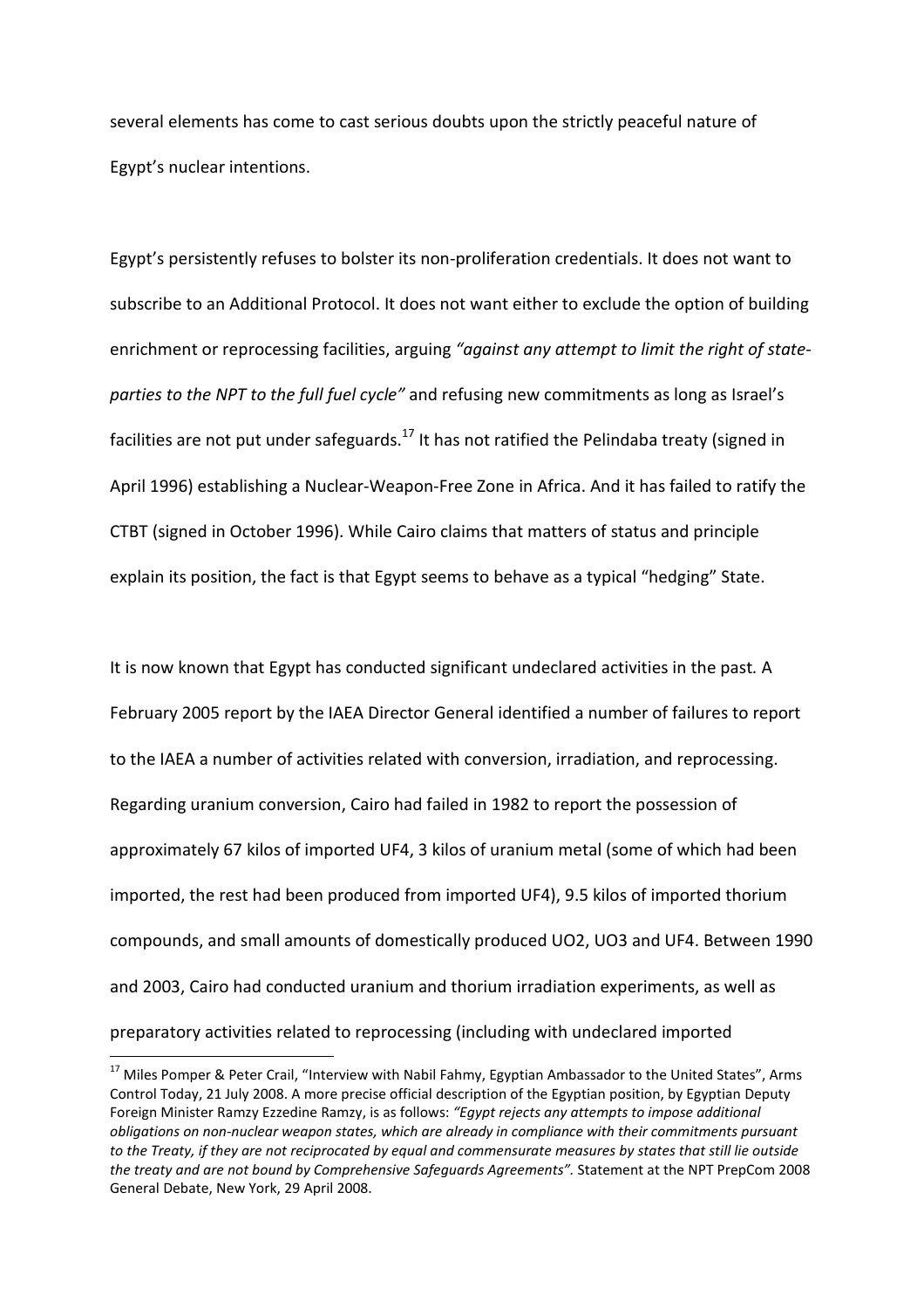unirradiated fuel rods containing 10% enriched uranium). Egypt had also avoided providing initial design information for the Hydrometallurgy Pilot Plant and the Radioisotope Production Facility, and modified design information for the two reactors.<sup>18</sup> As some experts underlined it, *"the work itself was not illegal, but the failure to declare it to the IAEA raises questions about Egypt's intentions, the true extent of their nuclear infrastructure and capabilities, and whether it carried out other, undeclared activities related to nuclear weapon development".*<sup>19</sup> During IAEA investigations, Egypt claimed its innocence and reaffirmed its continued commitment to its obligations. Cairo denied allegations of a secret program and declared that the failures were not intentional. Subsequently to the IAEA Director General report, IAEA board members qualified the violations as minor. The United States even praised its cooperation, saying that Egypt's example clearly demonstrated the *"appropriate means for resolving outstanding safeguards issues, specifically, full cooperation with the IAEA on steps to address all concerns".*<sup>20</sup> This led experts to conclude that "*Egypt's infractions do not show a methodical build-up of a latent weapons capability".*<sup>21</sup>

However, the subsequent discovery of traces of highly enriched uranium in the country has led to new questions about Egypt's activities and imports. As stated in the IAEA Safeguards Statement for 2008, *"In 2007 and 2008, some high enriched uranium (HEU) and low enriched uranium (LEU) particles were found in environmental samples taken at Inshas. Egypt stated* 

<sup>&</sup>lt;sup>18</sup> International Atomic Energy Agency, Implementation of the NPT Safeguards Agreement in the Arab Republic of Egypt, GOV/2005/9, 14 February 2005.

<sup>19</sup> Jack Boureston, Yana Feldman, Mary Beth Nikitin, "Egypt - New Revelations about Past Activities?", First Watch International, 4 March 2005.

<sup>&</sup>lt;sup>20</sup> Ambassador Jackie Sanders, "US Praises Egypt's Nuclear Openness", Reuters, 2 March 2005.

 $21$  Boureston et al., Egypt - New Revelations about Past Activities?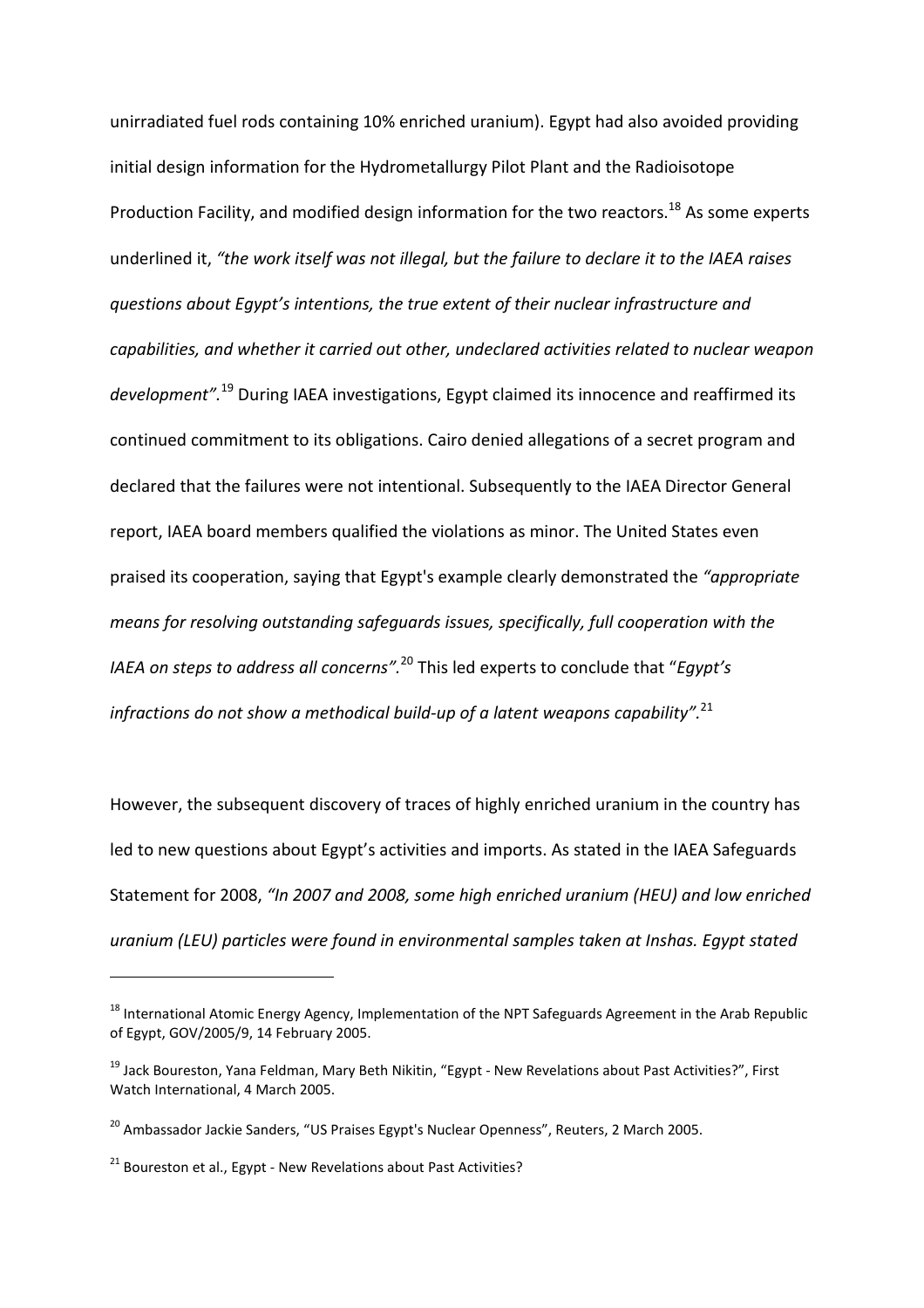*that, as a result of an investigation carried out to identify the source of the particles, it believed the particles could have been brought into the country through contaminated radioisotope transport containers."*<sup>22</sup> According to AEAE officials, such containers had been imported for research in areas of medicine and agriculture.<sup>23</sup>

This record and the absence of an Additional Protocol into force naturally raise questions about whether the full range of Cairo's nuclear activities is publicly known. For instance, given the longstanding involvement of Egyptian scientists and technicians in the small Libyan nuclear research program, one would like to be certain that none had been involved in Kaddafi's secret effort to acquire a uranium enrichment capability. $^{24}$ 

As in the case of Gulf States, the timeline of Egypt's rejuvenation of its nuclear energy program suspiciously coincided with Iran's acceleration of its nuclear effort (in particular the start of uranium enrichment at Natanz in early 2006). The two countries have had difficult relations since the assassination of President Anwar El-Sadat. A Tehran street has been named in honor of his murderer. Iran's growing prestige and influence in Iraq, Lebanon and most importantly in the Gaza Strip is seen with increasing discomfort in Cairo. In February 2006, Egypt voted in favor of the IAEA Board or Governors resolution that transferred the Iranian file to the UN Security Council. As noted by some observers: *"Egypt's announcement [in September 2006] that it will revive its dormant nuclear program – coupled with similar* 

<sup>&</sup>lt;sup>22</sup> International Atomic Energy Agency, The Safeguards Implementation Report for 2008, GOV/2009/24, 21 April 2009, p. 11.

<sup>&</sup>lt;sup>23</sup> Gamal Essam El-Din, "An old story made new", Al-Ahram Weekly, n° 947, 2009.

<sup>&</sup>lt;sup>24</sup> Some Israeli experts claim that there is a high number of Egyptian publications related with uranium enrichment (interviews in Tel-Aviv, January 2007). It is widely suspected that Egyptian officials met with representatives of the A. Q. Khan network in the past.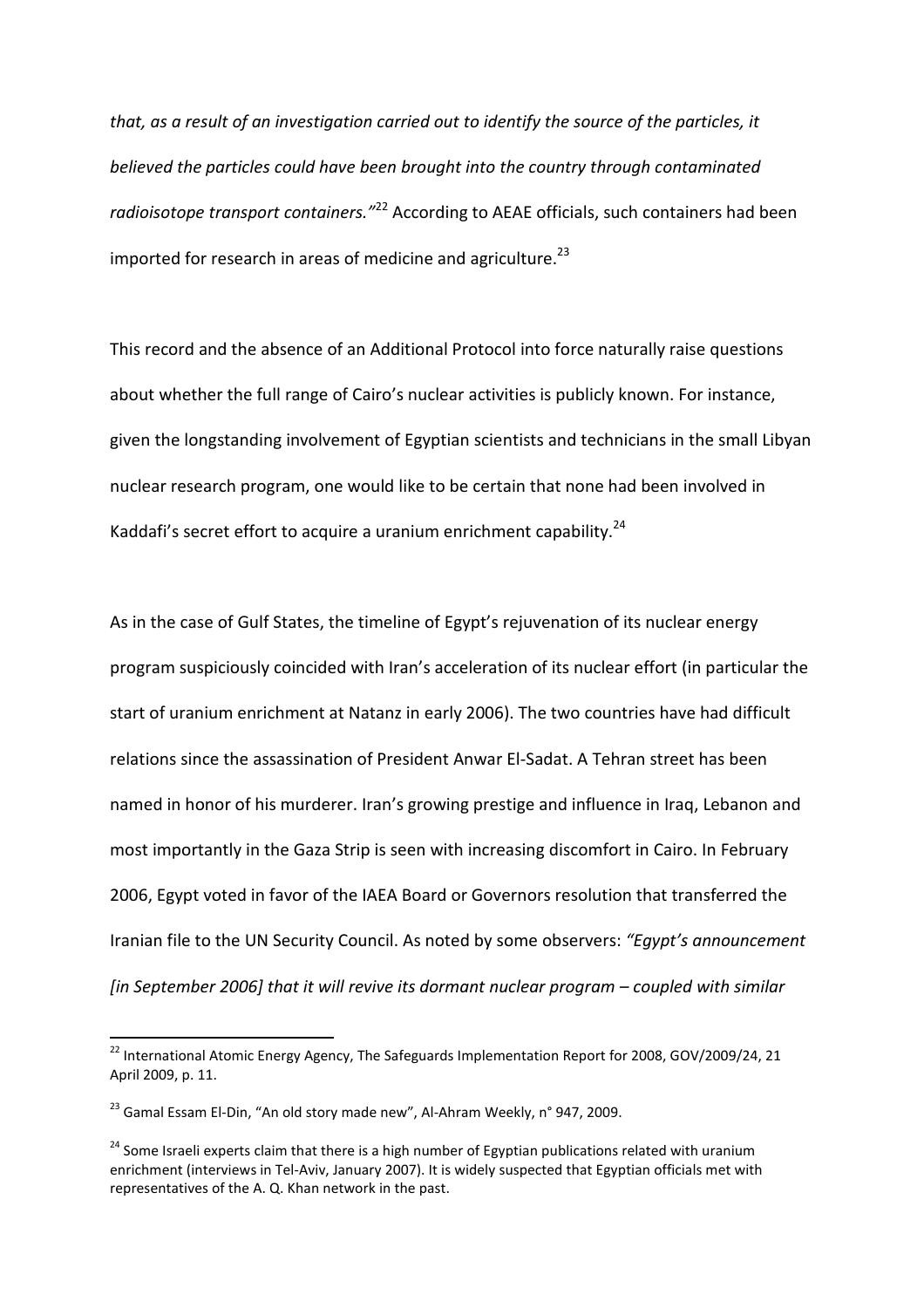*statements from Morocco, Saudi Arabia, and other Arab governments – is a direct consequence of Iran's budding nuclear program and the international community's inability to stop it".*<sup>25</sup> Dr Mohamed Kadry Said, an advisor at Cairo's Al Ahram Center for Political and Strategic Studies stated that "*for our people here to feel some sort of inferiority with regard to the Iranians or Israelis this affects their morale very much".*<sup>26</sup> This simultaneous reference to Israel and Iran has become a standard in Egyptian debates – implicitly giving ground to suspicions, given that Israel's nuclear civilian nuclear activities are quite modest. While President Mubarak alluded several times in the 1990s to the possibility of a nuclear weapons program and/or to a withdrawal from the NPT, such statements by Egyptian officials now seem to be increasingly frequent and explicit. In January 2007, Mubarak affirmed: *"We don't want nuclear arms in the area but we are obligated to defend ourselves. We will have to have the appropriate weapons".*<sup>27</sup> In April 2010, Foreign Minister Ahmad Abu Al-Gheit alluded to the possibility that Iran would be *"forcing the Arabs to engage in a [nuclear arms] race".*<sup>28</sup> In another interview, he too referred simultaneously Iran and Israel, and refused, when asked, to say that Egypt would not build nuclear weapons.<sup>29</sup> In June 2010, ambassador Maged Abdul Aziz, the Egyptian head of delegation to the NPT Review Conference, said the following: *"if others will acquire nuclear weapons – and if others are going to use these nuclear weapons to acquire status in the region of the Middle East – let* 

<sup>&</sup>lt;sup>25</sup> Sammy Salama & Heidi Weber, "Arab nuclear envy", Bulletin of the Atomic Scientists, September-October 2007.

 $26$  Quoted in "Inside Egypt's nuclear debate".

 $27$  "Egypt may develop nuclear weapons", United Press International, 20 January 2007.

<sup>&</sup>lt;sup>28</sup> "Egyptian Foreign Minister Ahmad Abu Al-Gheit Warns That a Nuclear Iran Would Force the Arabs to Join the Nuclear Race", Special Dispatch n° 2929, The Middle East Media Research Institute, 30 April 2010.

<sup>&</sup>lt;sup>29</sup> Quoted in "Obama Pushes For Cuts to Nuclear Arsenals During Global Summit", PBS NewsHour, 12 April 2010.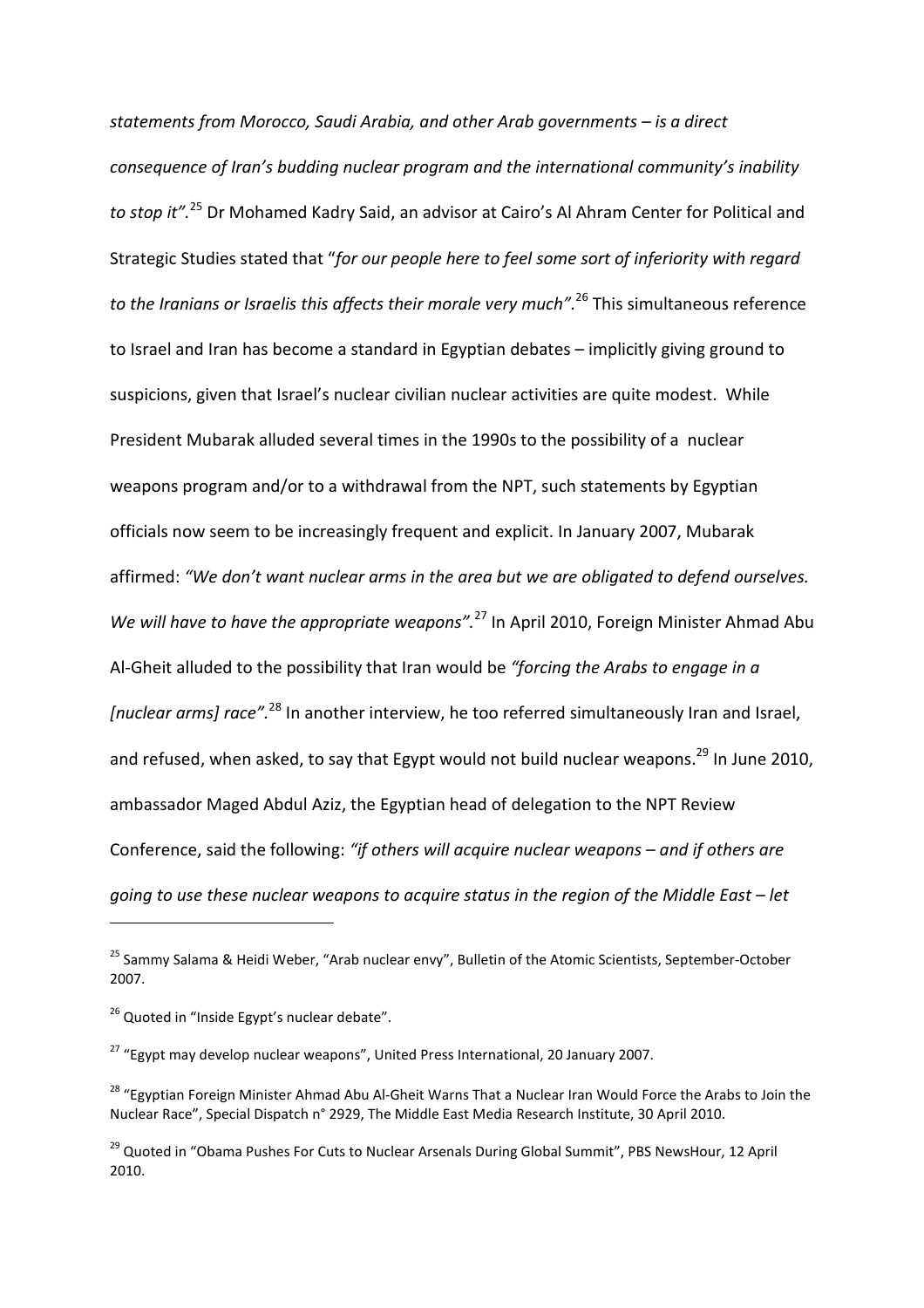*me tell you, we are not going to accept to be second-class citizens in the region of the Middle East. (..) If the Iranian program proves to be a military program and [if] Israeli nuclear capabilities [are maintained], both are going to be a threat to (..) Egypt and to all the countries in the Arab world. That will make a lot of countries of the Arab world change their mind".*<sup>30</sup> In September 2011, a retired Egyptian general openly called for Cairo to follow Tehran's example.<sup>31</sup>

Despite such insistence on external drivers, an Egyptian nuclear military option would doubtlessly also have an important domestic political component. As a commentator put it shamelessly 15 years ago, nuclear weapons could be *"the most cost-effective means available to Egypt for improving her intrinsic strength and relative power"*, and would *"revitalize Cairo's political and cultural leadership role in the region. It will also help disseminate a moderating and democratizing Arab vision. This can only serve the interests of peace and stability in the region".*<sup>32</sup> The Muslim Brotherhood – whose members account for one fifth of the seats in the outgoing Egyptian National Assembly even though they are counted as "independent" – praise a nuclear weapons option to counter Israel's nuclear capabilities.<sup>33</sup> Several members of the Shura Council (the consultative upper house) have also called for a nuclear weapons program.<sup>34</sup> It is a sign of the times that even Mohamed El-

 $^{30}$  Quoted in Elaine M. Grossman, "Egypt Plays Key Nonproliferation Role, But Keeps Nuclear Options Open", NTI Global Security Newswire, 10 June 2010.

 $31 \times$  Retired Egyptian General Abd Al-Hamid Umran Calls for an Egyptian Nuclear Program : We Should Follow the Iranian Model and Deceive the International Community », MEMRI Special Dispatch n° 4142, 16 September 2011.

<sup>&</sup>lt;sup>32</sup> Adel Safty, "Proliferation, Balance of Power, and Nuclear Deterrence: Should Egypt Pursue a Nuclear Option?", International Studies, vol. 33, n° 1 (1996), pp. 32-34.

<sup>&</sup>lt;sup>33</sup> Sammy Salama & Khalid Hilal, "Egyptian Muslim Brotherhood presses government for nuclear weapons", WMD Insights, November 2006. The Brotherhood is not overtly opposing Iran's nuclear drive.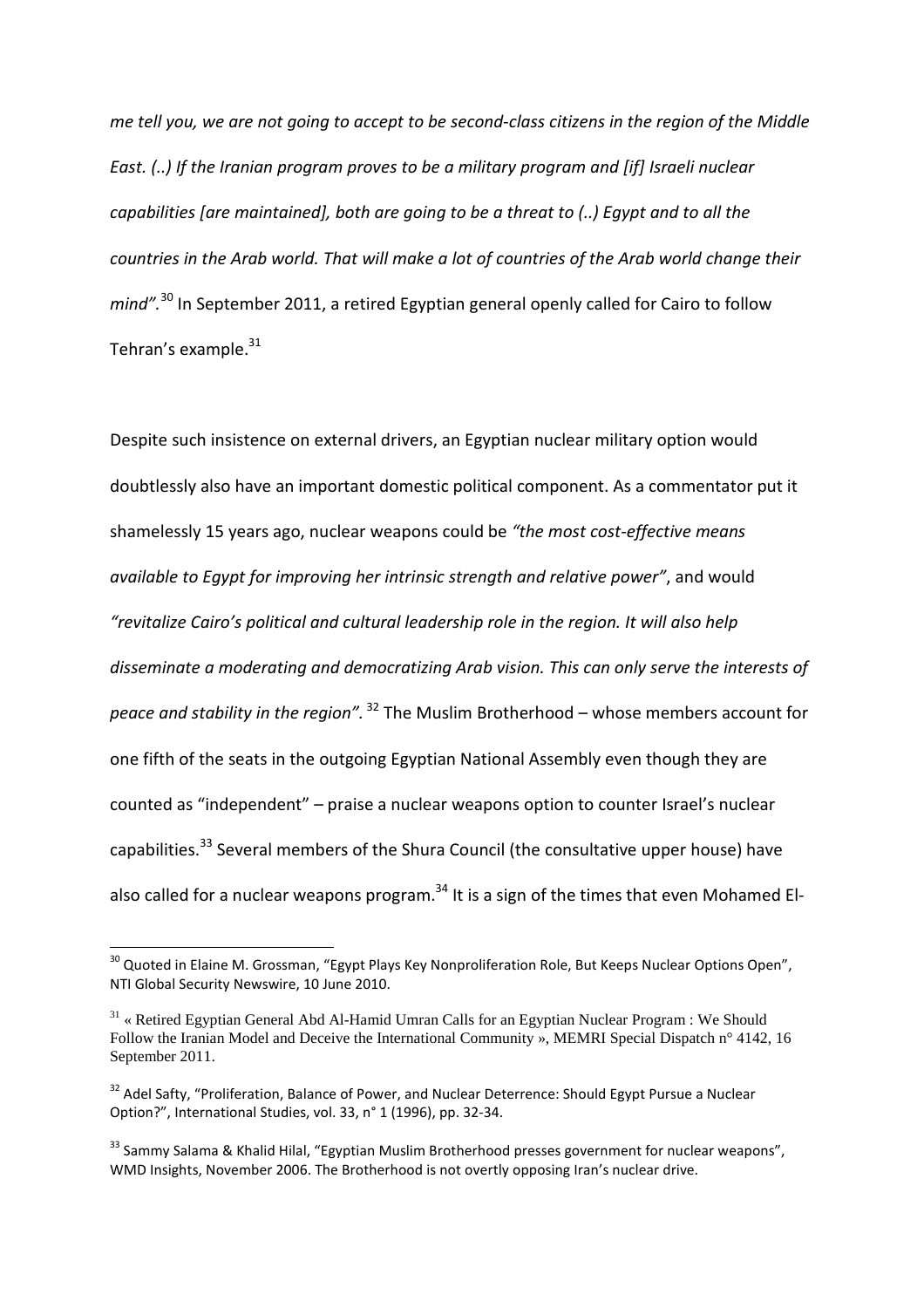Baradei, the former Director General of the IAEA and a presidential hopeful, has refused to discard a nuclear weapons option for Egypt – perhaps seeking support from the Muslim Brotherhood.<sup>35</sup> Finally, a nuclear weapons program could bolster the domestic and regional status of Mubarak's successors.

Since it became a member of the NPT in 1981, Egypt has actively promoted, through national means as well as through the League of Arab States and the Non-Aligned Movement (NAM), the idea of a Nuclear-Weapon-Free Zone in the Middle East. It – rightly – assesses that consensus at the 1995 NPT Review and Extension Conference was made possible only by the adoption of a specific resolution on the Middle East. In recent years, the idea of a WMD-free zone in the Middle East has become a useful vehicle for Egyptian diplomacy to challenge the Iranian nuclear program under the disguise of a project historically aimed primarily at the denuclearization of Israel.<sup>36</sup>

At the May 2010 NPT Review Conference, Cairo was a key participant as the chair of the NAM and of the New Agenda Coalition. Egypt's diplomacy was instrumental in ensuring that the idea of a conference on the establishment of a WMD-free zone in the Middle East obtained consensus. The conference is to be held in or after 2012. Presumably, a perceived

<u>.</u>

<sup>&</sup>lt;sup>34</sup> Gamal Essam El-Din, "'No need for nukes'", Al-Ahram Weekly, n° 977, 2009.

<sup>35</sup> In an April 2010 interview, when asked *"Can you say that your country, Egypt, will never acquire nuclear weapons even if its neighbor Israel possesses them?",* El-Baradei replied: *"The solution would be that Israel gives up its arsenal. But if instability continues, if we continue to see Palestinians being killed, if the wars in*  Afghanistan, in Iraq or in Somalia continue, then all scenarios are possible". Antoine Malo, "'Nous ne pouvons pas attendre une explosion au milieu de Manhattan'", Le Journal du Dimanche, 11 April 2010.

<sup>&</sup>lt;sup>36</sup> Nevertheless, the Egyptian-dominated League of Arab States has opposed the Gulf Cooperation Council's idea of pushing first for a "Gulf WMD-free zone", that is to give priority to Iran over Israel.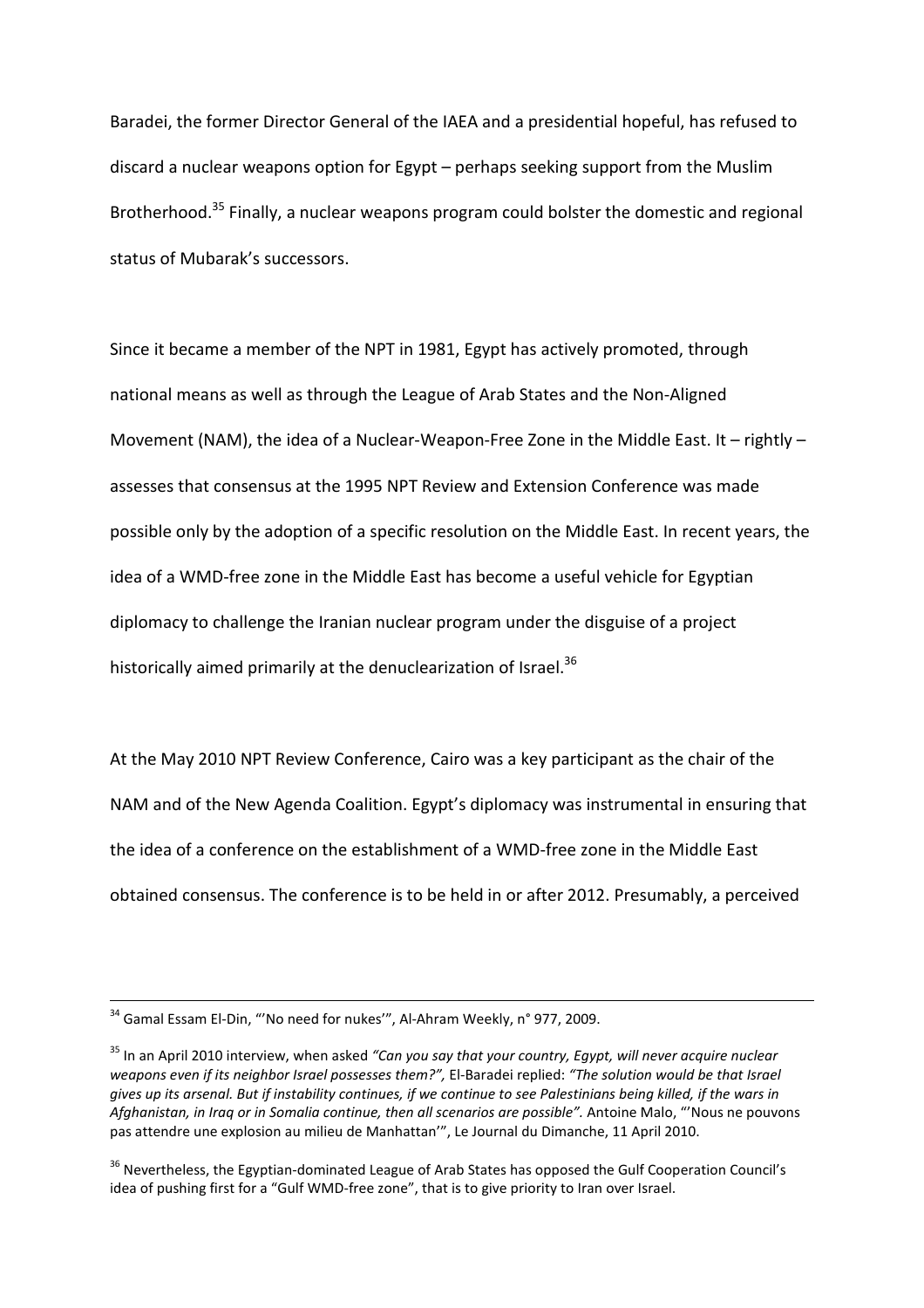failure to make progress in this regard could be used as a pretext by those Egyptians who are pushing for a nuclear weapons option.

Finally, an official acknowledgment by Israel of its nuclear weapon capability would be an extraordinarily strong incentive for Egypt to push for its own nuclear weapons option. While nothing suggest today that Israel is ready to change its longstanding declaratory policy on the subject, an openly nuclear-armed Iran might lead it to reconsider its position if it judged that it was necessary to ensure deterrence vis-à-vis Tehran and the reassurance of its own population.

If Egypt was to visibly take steps in that direction, it is not certain that the threat cutting off Western assistance to the country would be enough of a deterrent. An Egyptian government deciding to build nuclear weapons might also be one that has decided to distantiate itself from the West. This could happen, for instance, if the Muslim Brotherhood grew in power and influence within the new regime. Moreover, as it happened in the past for Pakistan, Gulf countries could step in and assist Egypt – and perhaps even become stakeholders in a de facto multinational Arab nuclear program.

#### **AN ALGERIAN OPTION?**

When it comes to assessing prospects for nuclear proliferation, Algeria is usually not on the radar screen of most Western analysts. This is a mistake. Algeria has the technical means and potentially the political will to be at least a "nuclear hedging" country.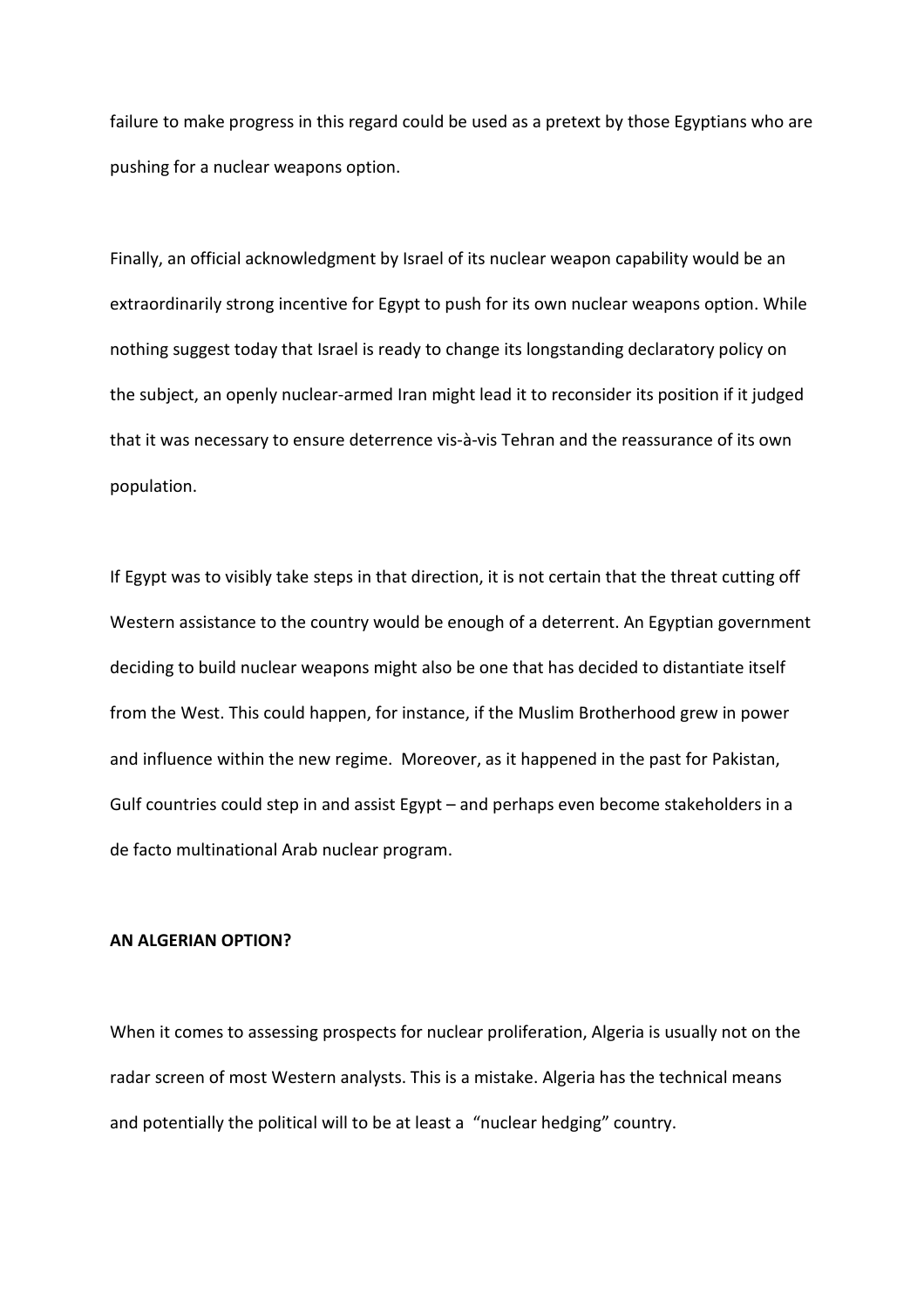Since the late 1980s, Algeria has had a very significant nuclear programme, which includes in particular now-safeguarded nuclear facilities on two different sites.

- The Nur research reactor (DZ-0001) is located at the Draria nuclear complex, about 20 kilometres east of Algiers. It is owned and licensed by the Research and Higher Education Ministry, and operated by the *Unité de Recherche en Génie Nucléaire* (URGN).<sup>37</sup> Its construction by the Argentine firm INVAP began in 1987, under a contract signed in May 1985. This was not a 'turnkey' operation: the construction involved a significant number of Algerian firms and technicians.<sup>38</sup> The small pool-type, light-water reactor of 1 MWth went critical in 1989. Its fuel (20% low-enriched uranium, LEU) was provided by Argentina. Its stated goal is research and the production of isotopes.
- Algeria also has a pilot fuel fabrication plant, named UDEC, located at the Drania nuclear complex. It was built by INVAP under a 1985 agreement. Even though it was 90% completed in mid-1991, domestic security conditions hampered further work on the project. It was fully completed only in mid-2000.<sup>39</sup>
- The Es Salam research reactor (DZ-0002) is located in Ain Oussera, in the Sahara desert, 140 kilometres south from Algiers. It is owned by Research and Higher Education Ministry, licensed by the Algerian Nuclear Safety Commission, and operated by the

<sup>&</sup>lt;sup>37</sup> "Nur" means "light" in Arabic. The URGN is the Draria Nuclear Centre.

 $38$  "Reactor Nur (Algeria) – Introduction", www.invap.net.

<sup>&</sup>lt;sup>39</sup> Roberto Mario Ornstein, "Argentina as an Exporter of Nuclear Technology – Past, Present and Future", Consejo Argentino Para Las Relaciones Internacionales, 2001, pp. 25-26.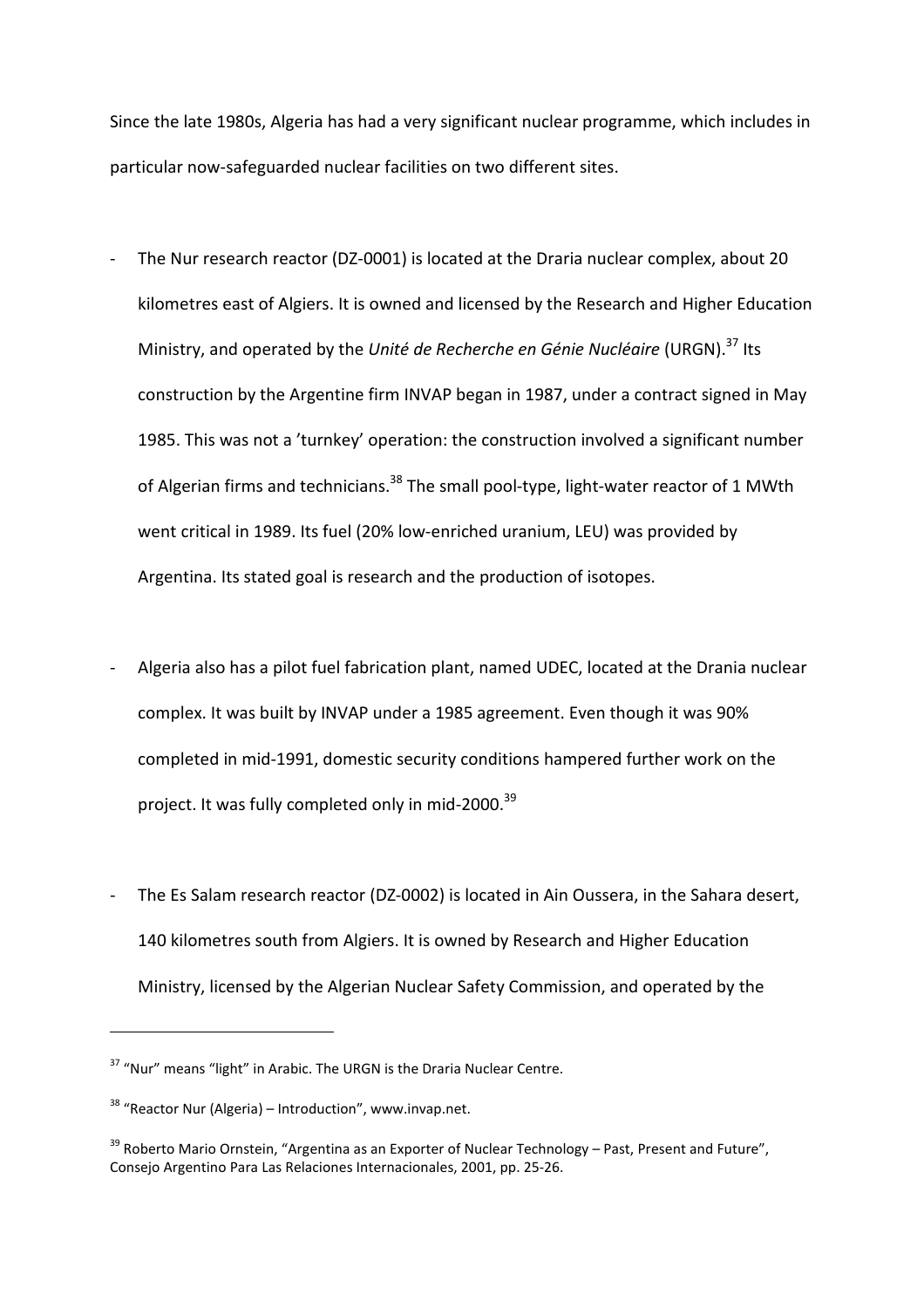*Centre de Développement des Systèmes Energétiques* (Centre for the Development of Energy Systems, CDSE).<sup>40</sup> Its construction began in 1988, and it went critical in 1992, before being inaugurated in 1993 – after a controversy arose about the nature of Algeria's programme (see below). It was a heavy water-type reactor reported to the IAEA to be designed to produce 15 MWth. The reactor was built following the signing of a nuclear cooperation with China in February 1983. The builder was Zhongyuan Engineering Corp. (a subsidiary of China National Nuclear Corporation), the same company that built the Pakistani Chashma nuclear power plants. Beijing stated in 1991 that under this agreement, it had also delivered to Algeria 11 metric tons of heavy water and 216 fuel modules, totalling 909 kilos of 3% LEU.<sup>41</sup> (It seems that the Algerian government had envisioned a cooperation with France, but ended up turning to Beijing at the end of  $1982.<sup>42</sup>$  Its fuel was also provided by China.

The Ain Oussera site also hosts various facilities, including an isotope production plant, hot cell laboratories, and waste storage tanks. These are collectively mentioned in the IAEA list of safeguarded installations as AURES-1.

Algeria today has one of the best and most developed nuclear complexes of the whole Arab world, and also has vast deposits of uranium in the southeast part of the country, near

<sup>&</sup>lt;sup>40</sup> "El Salam" means "peace" in Arabic. The CDSE is now commonly referred to as the Birine or El Salam Nuclear Research Centre.

<sup>41</sup> China - Nuclear Cooperation Agreements, NTI Research Library. See also a collection of declassified documents in William Burr (ed.), The Algerian Nuclear Problem, 1991: Controversy over the Es Salam Reactor, Electronic Briefing Book n° 228, National Security Archive, 10 September 2007 [Heretofore: Burr, The Algerian Nuclear Problem].

<sup>&</sup>lt;sup>42</sup> Ann MacLachlan, "Algerian leader asserts good faith in nuclear research reactor plans", Nucleonics Week, 23 May 1991, pp. 11-12.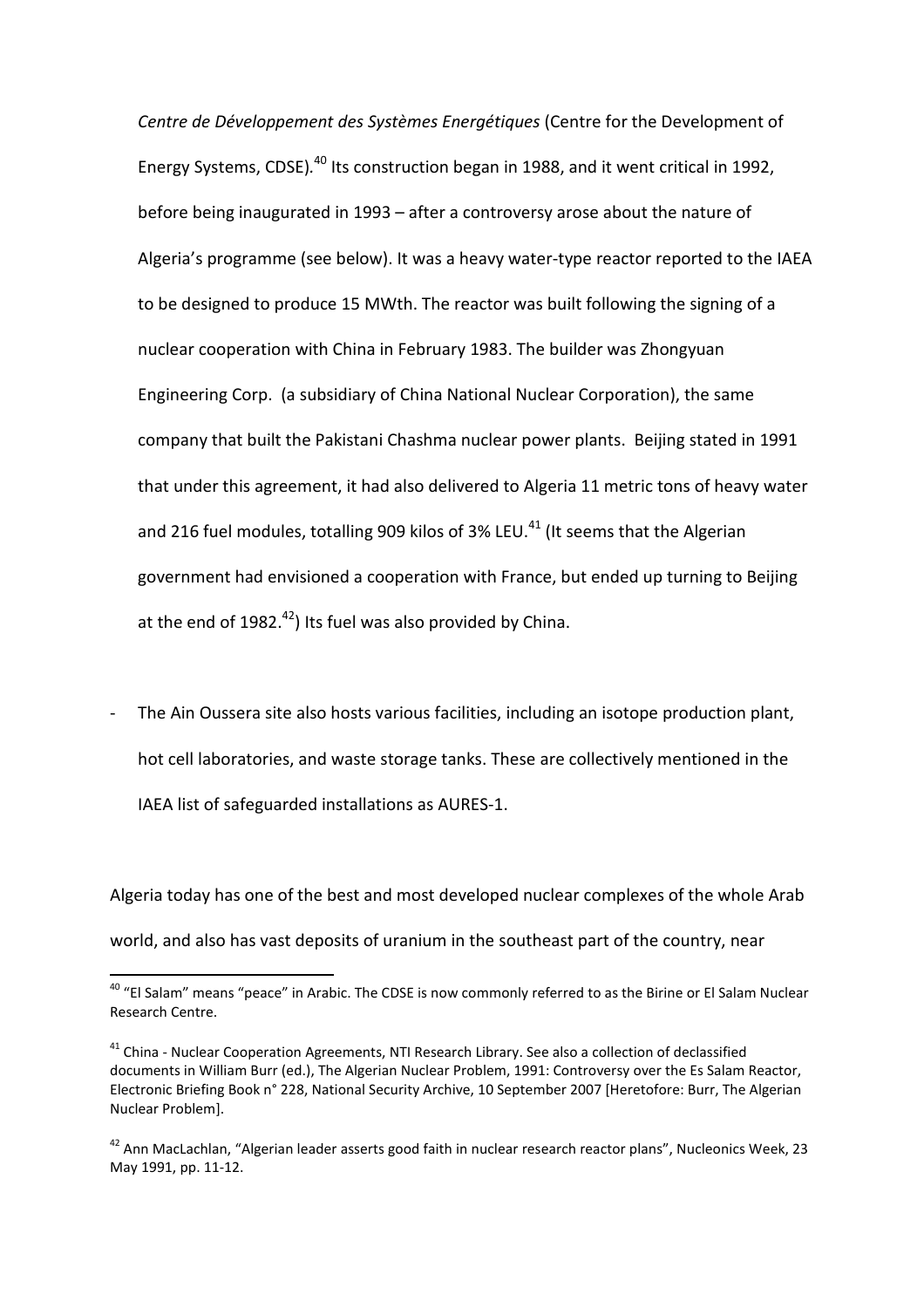Tamanrasset. In addition, it has considerable amounts of phosphate ore from which uranium could be recovered.<sup>43</sup>

Concerns about Algeria's nuclear intentions surfaced in 1991, as US satellite observation revealed the existence and nature of the Ain Oussera project. The US State Department reportedly did not believe that Algiers was seriously considering a programme of military nature. In fact, it turned out that a senior State Department official had been informed as early as 1988 of the nature of the contract by the Chinese government.<sup>44</sup> The story became public through an article in *The Washington Times.*<sup>45</sup> (The day before, Algiers had expelled the UK military attaché for having been found with a camera on the site.)

That the Algerian nuclear complex resembled Egypt's programme fuelled suspicions. Not unlike Egypt's, Algeria nuclear infrastructure is significantly developed and includes a fairly large research reactor. Proliferation concerns stemmed from the combination of several factors. First, Algeria had not signed the NPT and its facilities were not safeguarded. (In 1991, many non-aligned States had yet to sign the NPT, viewing it as an instrument of domination by industrialized nations.) Algeria had signed an INFCIRC/66-type agreement in 1989, which covered only the Argentine-supplied reactor.

 $^{43}$  Jeffrey Fields & Jack Boureston, Algeria country profile, SIPRI, July 2004. Regarding the country's uranium resources, official Algerian estimates vary between 29,000 and 56,000 tons.

<sup>&</sup>lt;sup>44</sup> David Albright & Corey Hinderstein, "Algeria: Big Deal in the Desert?", Bulletin of the Atomic Scientists, May-June 2001, p. 47.

<sup>&</sup>lt;sup>45</sup> Bill Gertz, "China Helps Algeria Develop Nuclear Weapons", The Washington Times, 11 April 1991.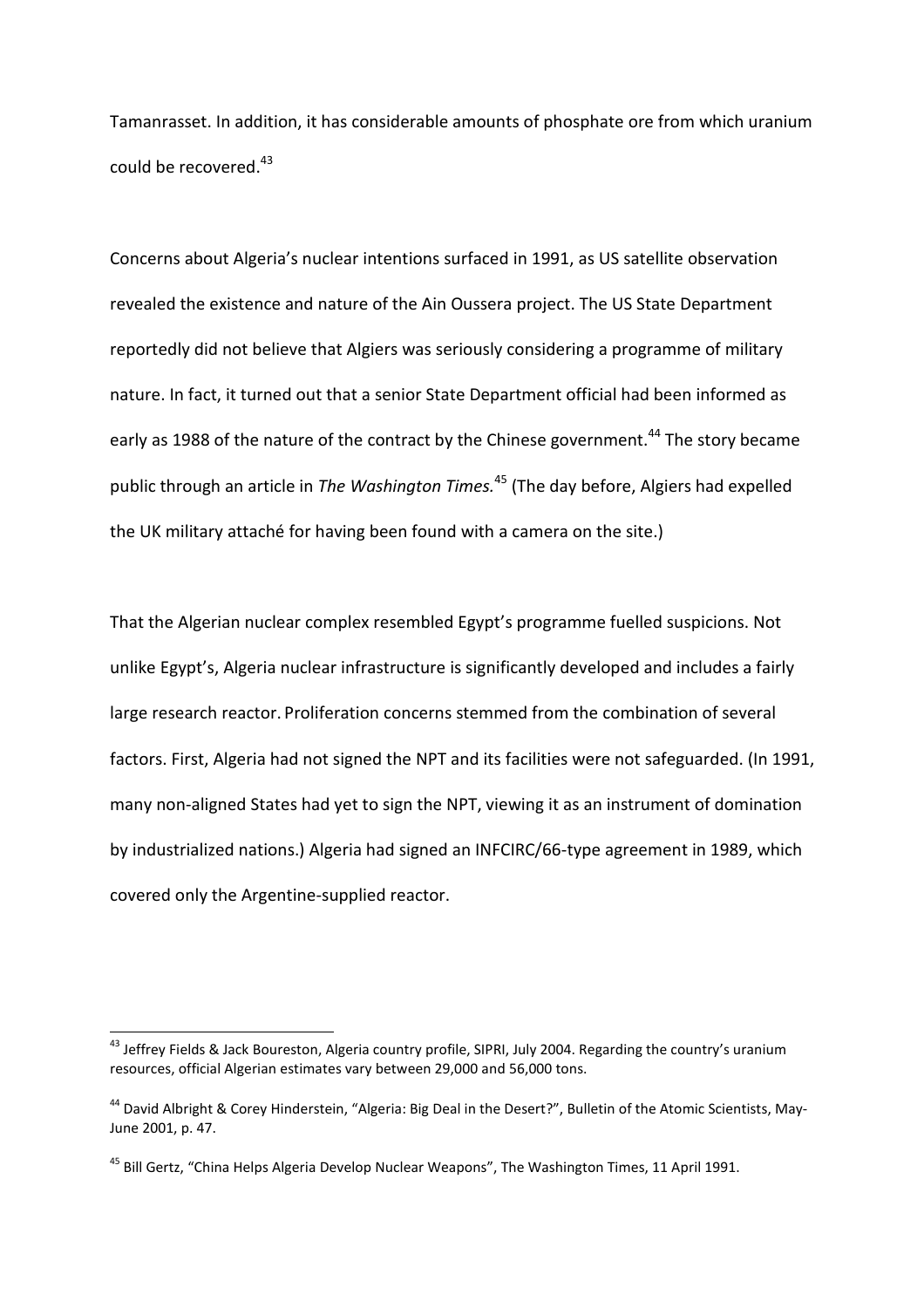Second, the El Salam complex, which is fairly large and well-protected for a research facility, is of a type that would potentially allow for the production of weapon-grade plutonium, and satellite observation of the site raised many questions. Several foreign experts believed that a heavy-walled building near the reactor was intended to be a full scale reprocessing plant. The size of the cooling towers was said to exceed the requirements of a 15 MW reactor and be consistent with a 40 or even 60 MWth reactor. $^{46}$ 

Finally, the site was well-protected, including through Soviet-made SA-5 surface-to-air missiles.<sup>47</sup>

Estimates regarding the quantity or plutonium that could be generated by the reactor at 15 MW vary between three and five kilograms a year.<sup>48</sup> However, in June 1995, it was reported – consistently, as is now known, with US intelligence estimates at the time – that the reactor was in fact fuelled with 3% LEU instead of natural uranium, thus lessening the quantity of plutonium that it was possible to produce annually with it, which was evaluated at one

<sup>&</sup>lt;sup>46</sup> Mark Hibbs, "Cooling towers on key to claim Algeria is building bomb reactor", Nucleonics Week, 18 April 1991, pp. 7-8; MacLachlan, "Algerian leader asserts good faith", pp. 11-12. In 1991, US intelligence assessed that the reactor's power could be increased to 50 MW. See Burr, The Algerian Nuclear Problem. Some analysts pointed out that China had a history of building research reactors with "disproportionate cooling" (Albright & Hinderstein, "Algeria: Big Deal in the Desert?", p. 47).

<sup>&</sup>lt;sup>47</sup> The US government noted in 1991 that the site had been defended by anti-aircraft batteries and early warning radar from mid-January to mid-March of that year – that is, during operation Desert Storm. See Burr, The Algerian Nuclear Problem.

<sup>&</sup>lt;sup>48</sup> "Algeria" in Joseph Cirincione with Jon B. Wolfstahl & Miriam Rajkumar, Deadly Arsenals: Tracking Weapons of Mass Destruction (Washington, DC: Carnegie Endowment for International Peace, 2002), p. 299; and "Algeria: Nuclear Reactor Update", Wisconsin Project on Arms Control, The Risk Report, vol. 1, n° 5, June 1995, p. 12. US intelligence estimated in 1991 that if the reactor's power was increased to 50 MW, its plutonium production capability would be approximately 10 to 13 kilograms. See Burr, The Algerian Nuclear Problem.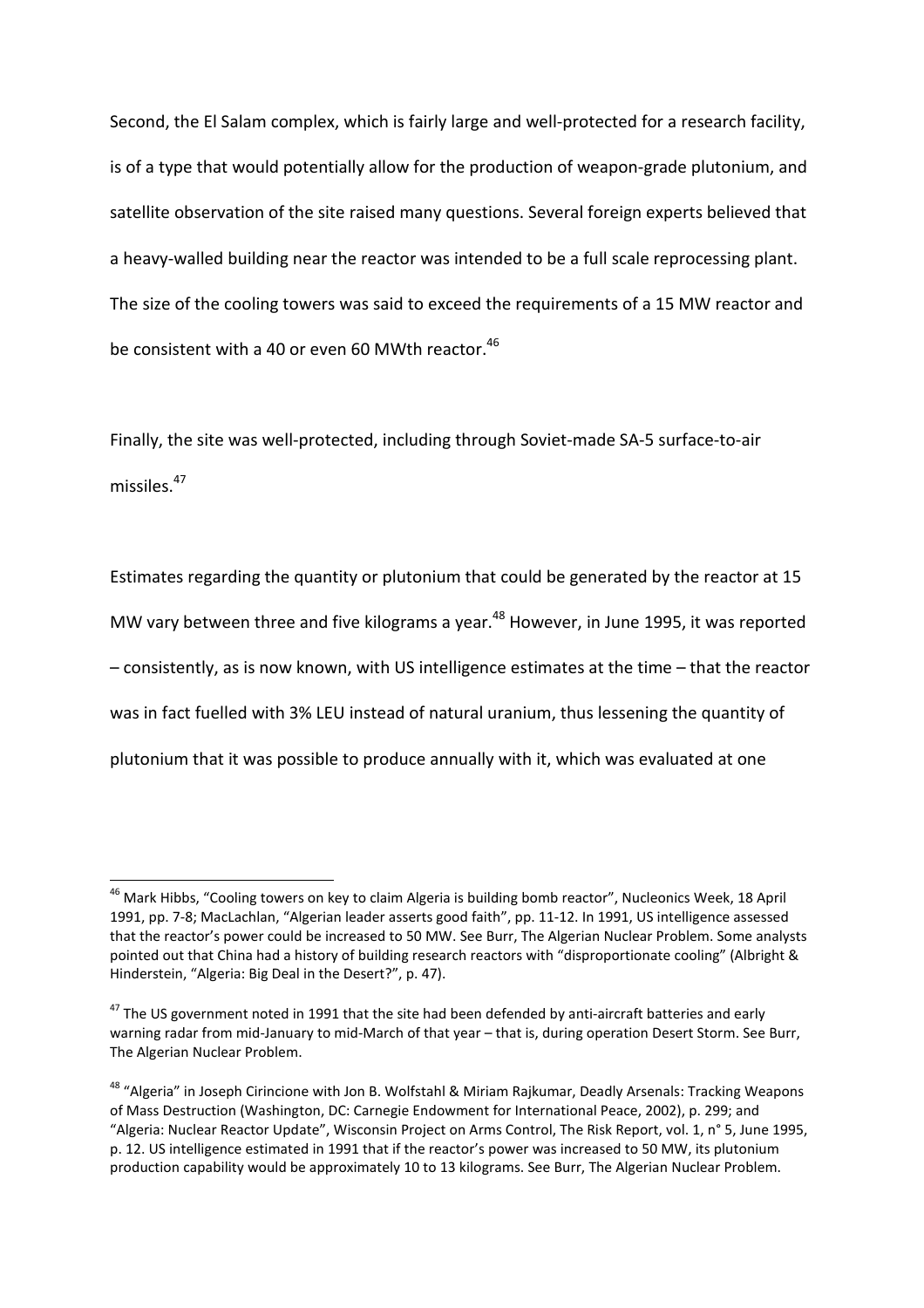kilogram assuming a power of 15 MW.<sup>49</sup> There are, however, several options for producing weapon-grade plutonium from such a reactor. One would be to increase significantly the number of reloads of LEU; another would be to switch to natural uranium fuel; a third option would be to irradiate natural uranium targets – a process through which it would be possible to obtain about 1.5kg of plutonium a year.<sup>50</sup> A European expert estimated in 2009 that the Ain Oussera reactor had produced 50 kilos of plutonium since its inauguration – a very high estimate, but nevertheless a not implausible one.<sup>51</sup>

A prominent member of the then-Algerian government has stated in a 2009 conversation with this author that the project had entirely been run by the military, and that the civilian leadership had been kept in the dark.<sup>52</sup>

Algeria faced no direct military threat at the time. A nuclear option could have been motivated by one of several of the following factors: recurring tensions with its two main neighbours, Morocco and Libya (which entertained a nuclear weapons option, as Algiers probably knew); a "prestige" dimension, which certainly would have mattered to a country which is one of the biggest in Africa, has been a leading member of the Non-Aligned Movement, and sees both Libya and Egypt as competitors in both North Africa and in the Arab world; or domestic balance-of-power considerations, if the armed forces were looking

<sup>&</sup>lt;sup>49</sup> "Algeria: Nuclear Reactor Update", p. 12. US intelligence noted in 1991 that a power increase to 50 MW would imply a capability to produce three kilograms of Pu a year. See Burr, The Algerian Nuclear Problem.

<sup>&</sup>lt;sup>50</sup> Algeria: Nuclear Reactor Update', p. 12. Albright and Hinderstein, "Algeria: Big Deal in the Desert?", p. 50.

<sup>&</sup>lt;sup>51</sup> Friedrich Steinhäusler, Infrastructure Security and Nuclear Power, paper prepared for the seminar on Extended Deterrence, Security Guarantees, an Nuclear Proliferation: Strategic Stability in the Persian Gulf, Gulf Research Center, Dubai, United Arab Emirates, 4-5 October 2009.

<sup>&</sup>lt;sup>52</sup> Interview in Paris, January 2009.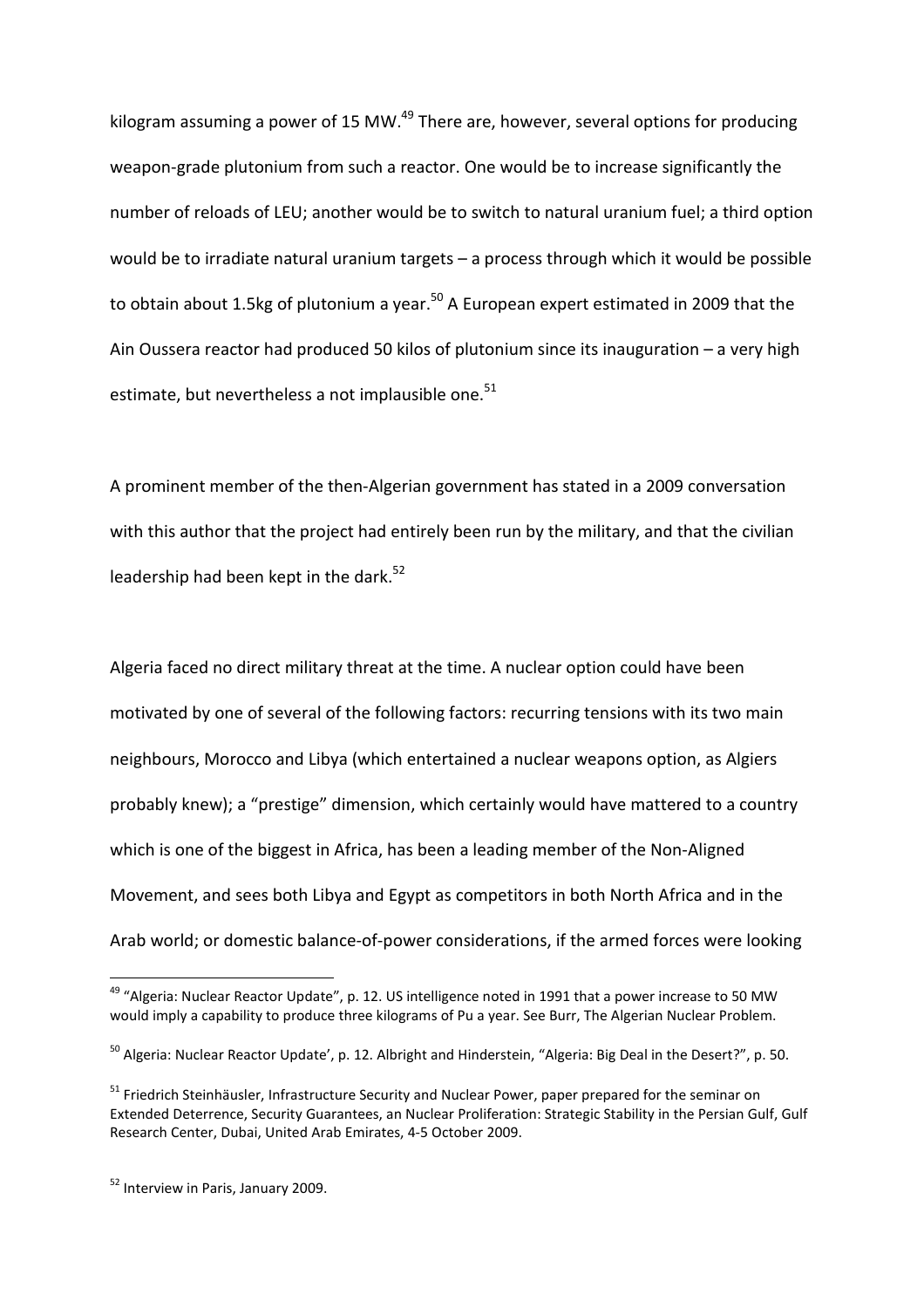to bolster their grip on power. There is also the possibility that Algiers' past military-oriented nuclear activities were conducted on behalf of, or in cooperation with, another country.

At a press conference on 29 April 1991, a spokesman for the Algerian Ministry of Scientific Research said that the El Salam reactor's purpose was the production of isotopes and of electricity.<sup>53</sup> In May, the government claimed that it was preparing for the *"post-oil"* era.<sup>54</sup> The government gave technical details about the reactor and announced that it would be put under safeguards once completed.<sup>55</sup> An official TV report included government comments to the effect that the reactor's power could not be increased beyond 20 MW, and that the Ain Oussera site was chosen only because of its geological stability.<sup>56</sup>

The role of international pressure was probably important in leading Algiers to accept NPT ratification and IAEA safeguards. At that time, the Algerian government was isolated and needed to consolidate its relations with the West. Following the aborted December 1991 elections that had given victory to the Islamic Salvation Front, a coup had taken place on 11 January 1992 and a state of emergency had been declared on 9 February.<sup>57</sup>

 $53$  "El Salam reactor – Ain Oussera", www.globalsecurity.org.

<sup>&</sup>lt;sup>54</sup> See Burr, The Algerian Nuclear Problem.

<sup>55</sup> MacLachlan, "Algerian leader asserts good faith", pp. 11-12; Albright and Hinderstein, "Algeria: Big Deal in the Desert?", p. 48.

<sup>&</sup>lt;sup>56</sup> See Burr, The Algerian Nuclear Problem.

<sup>&</sup>lt;sup>57</sup> Reports in early 1992 that Irag had transferred nuclear material and scientists to Algeria were found unsubstantiated. Albright and Hinderstein, "Algeria: Big Deal in the Desert?", p. 49.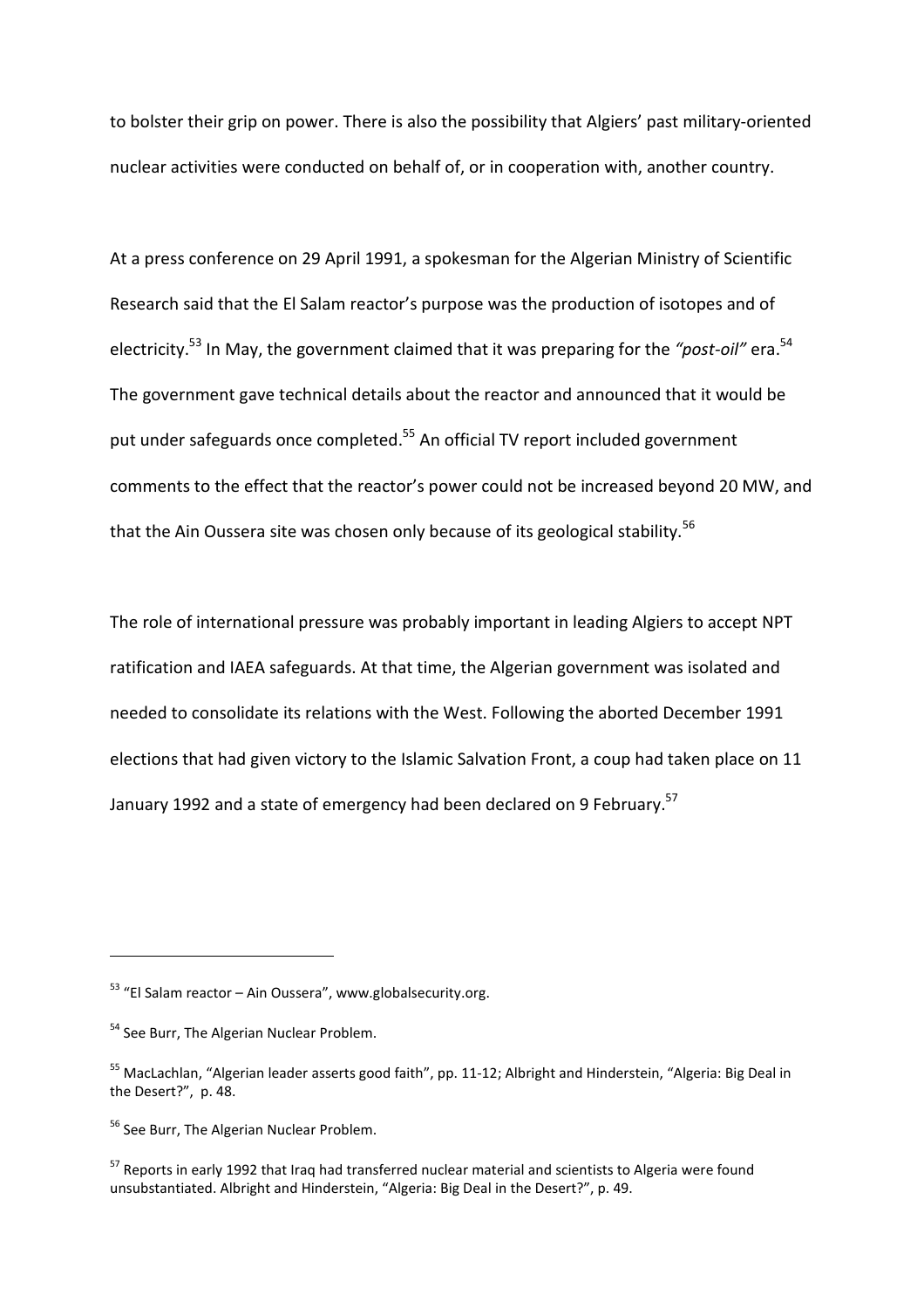The first IAEA inspections to El Salam took place in January 1992, thus in the midst of the political crisis.<sup>58</sup> A few days later, a temporary facility-specific safeguards agreement was signed with the IAEA, allowing for inspection of the Ain Oussera complex; it came into force in June 1992.

Algeria officially announced its decision to join the NPT on 21 December 1993, at the occasion of the inauguration of the El Salam reactor.<sup>59</sup> Algiers deposited its instruments of ratification of the NPT in January 1995. A full-scope safeguards agreement with the IAEA came into force in January 1997. (Inspections reported minor discrepancies with Algeria's initial declarations, namely small quantities of undeclared materials – three kilograms of enriched uranium, several litres of heavy water, and several pellets of natural uranium provided by China.<sup>60</sup>) Algiers also signed the CTBT in October 1996 and ratified the Pelindaba treaty in February 1998.

At the same time, Algiers sought to reinforce its cooperation with China through a series of next-steps agreements in 1996 and 1997, which covered the completion of a hot cells facility (phase two), the building of facilities for the production of isotopes (phase three), as well as the construction of underground waste storage tanks. There have been reports of Algeria's unwillingness to open the Ain Oussera hot cells facility to inspections, as well as of an

 $58$  Ibid.

<sup>&</sup>lt;sup>59</sup> See Address by the Minister for Foreign Affairs of Algeria on the Occasion of the Inauguration of the 'Es Salam' Reactor on 21 December 1993 (INFCIRC/429, 18 February 1994).

 $60$  Albright and Hinderstein, "Algeria: Big Deal in the Desert?", p. 49.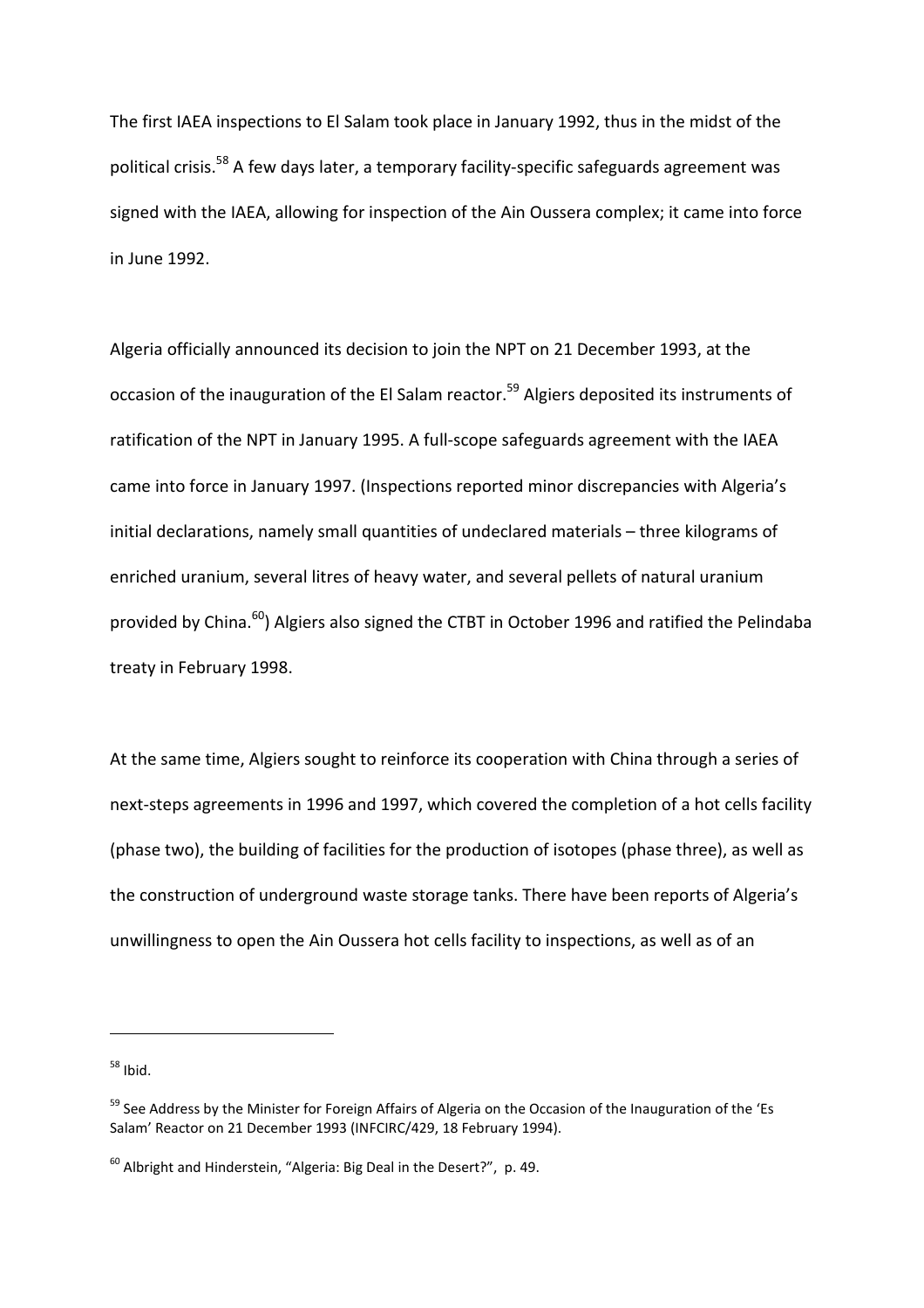undeclared removal of two fuel rods from the reactor. $61$  Algerian claims that the isotope facility is to be used for the production of Cobalt-60 has been met with suspicion.<sup>62</sup> However, in 2002 the United States was said to be satisfied with IAEA surveillance of the Ain Oussera complex.<sup>63</sup>

Concerns resurfaced in the late 1990s as an a report from the Spanish intelligence service CESID allegedly claimed that even though there was currently no evidence of a political will by Algiers to undertake nuclear military applications, "*the knowledge acquired by a notable team of technicians and scientists, with the availability of the facilities that it will have at the end of the century, puts this country in a privileged position to restart the programme's military character if the political decision is made".*<sup>64</sup>

In this regard, it is noteworthy that there was a significant transfer of "nuclear know-how" by INVAP during the construction of the Nur reactor and the UDEC pilot fuel fabrication plant (which was then being built).<sup>65</sup> In this regard, it is noteworthy that experts from the Institute for Science and International Security (ISIS), after extensive research, have found that there was a discrepancy between the 300 highly qualified engineers claimed to be working in the

 $61$  Ibid.

 $62$  Ibid, p. 50.

 $63$  See Cirincione et al. Deadly Arsenals, p. 301.

<sup>&</sup>lt;sup>64</sup> Quoted in M. Gonzales & J.M. Larraya, "El Cesid warns that Algeria can have the capacity to produce military plutonium in two years", El Pais, 23 August 1998 [English translation by ISIS].

 $65$  "Reactor Nur (Algeria) – Introduction"; Ornstein, "Argentina as an Exporter of Nuclear Technology – Past, Present and Future".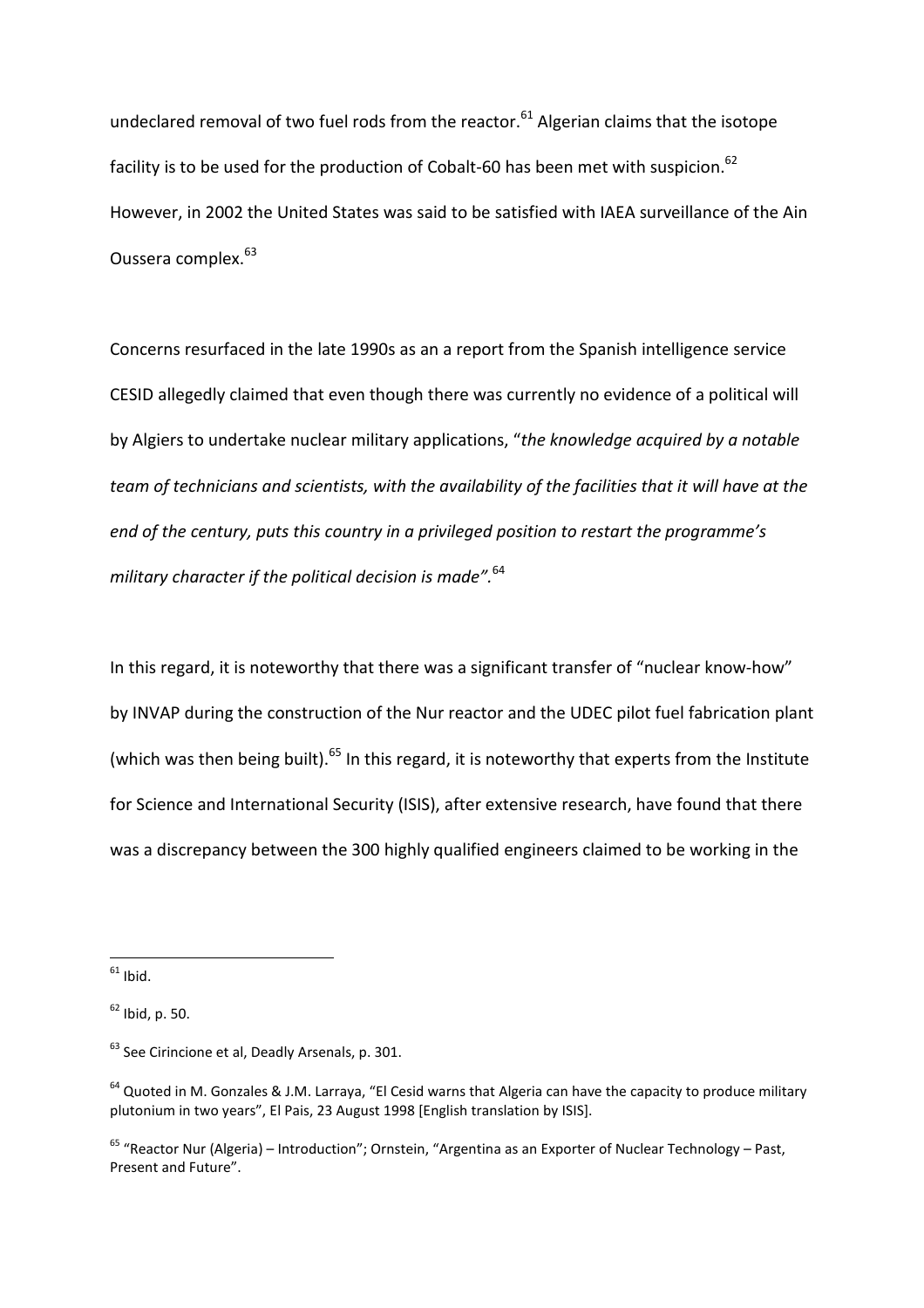Algerian nuclear programme – and the low number of Algerian publications in the field, furthering suspicions that some of the scientists may have been involved in classified work.<sup>66</sup>

As in many other States in the region, the idea of developing nuclear power has attracted interest. The scarcity of water resources and the benefits of reserving an increasing share of the country's oil and gas for exports, given the rising prices of such commodities, have frequently been cited as economic incentives. There is also clearly a prestige factor at play, as in many other countries. In November 2006, the Minister of Energy and Mining announced that a significant nuclear power programme would be launched, taking advantage of the country's abundant resources in uranium.<sup>67</sup> In December, a security and safety institution was established. Algiers would like to have its first nuclear power plant running in 2020. Algeria seems to consider that it is a natural leader in Africa's development of indigenous energy programmes. It hosts the African Union Energy Commission (AFREC)<sup>68</sup> and in January 2007, hosted the first African-wide conference devoted to nuclear energy. $69$ 

During the French presidential election campaign, then-candidate Nicolas Sarkozy launched the idea of an energy partnership with Algeria, which would include investment in gas exploitation in return for nuclear cooperation.<sup>70</sup> However, as of the fall of 2011 this proposal

<sup>66</sup> Albright and Hinderstein, "Algeria: Big Deal in the Desert?", p. 50.

 $67$  Khalid Hilal, "Algeria announces plans for expanded nuclear energy programme; Iran offers to help", WMD Insights, February 2007.

<sup>&</sup>lt;sup>68</sup> An "African Regional Cooperative Agreement for Research, Development and Training Related to Nuclear Science and Technology" (AFRA) was signed in 1990. See INFCIRC/377 (2 April 1990).

<sup>&</sup>lt;sup>69</sup> The Conference adopted on 14 January 2007 a "Final Declaration of Algiers" and a "Plan of Action".

 $^{70}$  Discours de Nicolas Sarkozy – Conférence de presse sur la politique internationale. Paris, Méridien Montparnasse, 28 February 2007.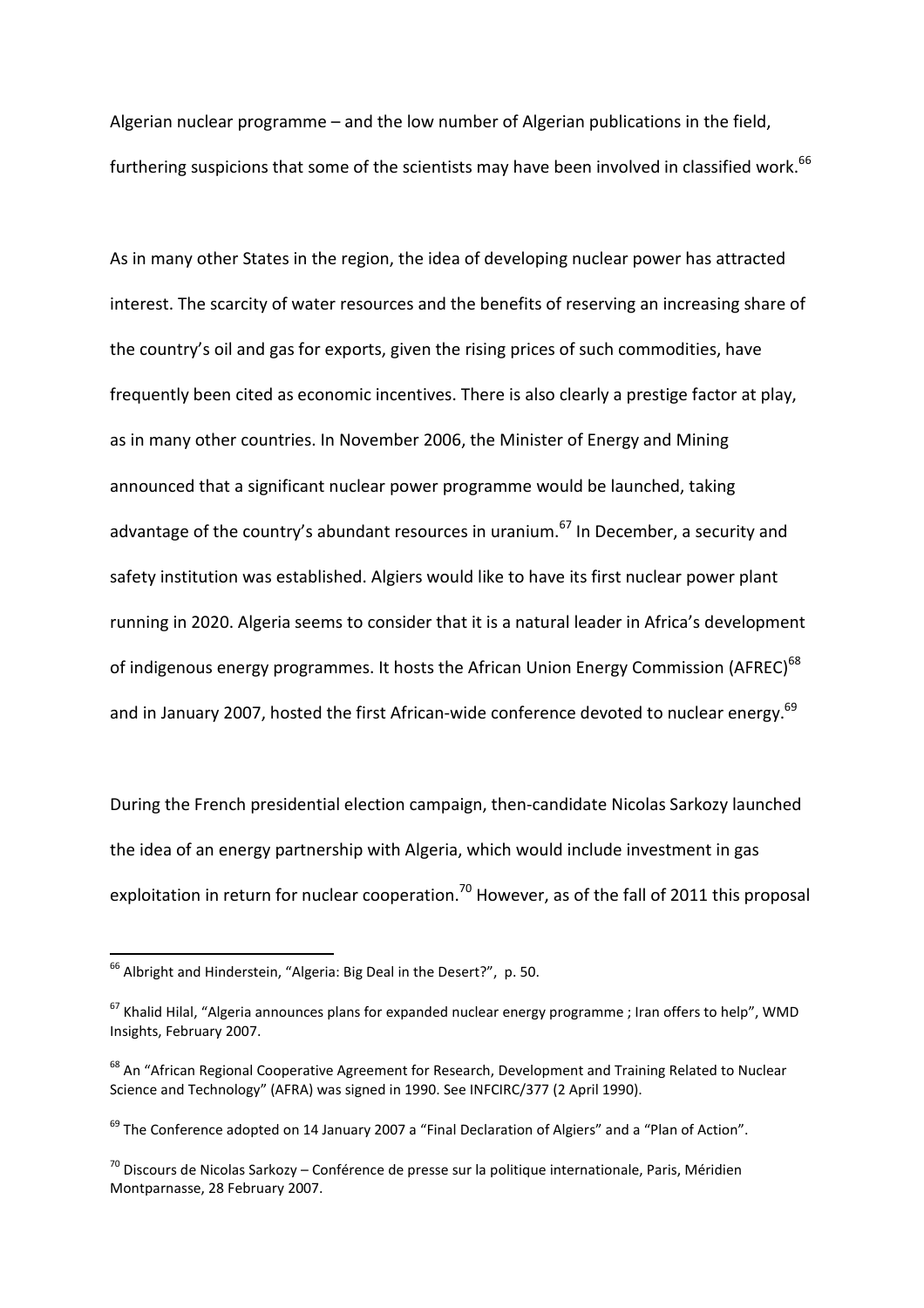had not been translated into concrete action by the two countries besides a generic nuclear cooperation agreement signed in 2008. The French firm Areva is said to be uninterested in selling a reactor to Algeria. $^{71}$ 

So Algiers seems keen to multiply and diversify its options. In May 2006, an 11-strong delegation visited South Korea to explore bilateral nuclear cooperation, with reportedly a strong interest in facilities such as hot cells.<sup>72</sup> In November 2006, Algiers expressed interest at Iran's offer of sharing its expertise.<sup>73</sup> In 2007-2008, Algeria has also signed various new nuclear cooperation agreements with a number of countries including Argentina, China, France and the United States.

Algiers ratified the CTBT in July 2003. Under pressure from the United States and Europe, it negotiated with the IAEA an additional protocol to its Safeguards Agreement. The IAEA Board of Governors approved the Algerian AP in September 2004. However, as of August 2010, Algeria had yet to sign it. Whether Algeria is using the coming into force of the AP as a political tool – to advance the cause of a NWFZ in the Middle East, or to appear as the champion of non-aligned countries' right to peaceful use of nuclear energy, or whether it is seriously hesitating before giving up a potential military option remains unclear. Algeria has been a longstanding proponent of the idea of a NWFZ in the Middle East. More recently, it has consistently supported the Iranian position as to its 'right' and intention to pursue a full

-

 $71$  Interviews in Paris, August 2007.

<sup>&</sup>lt;sup>72</sup> See Daniel A. Pinkston, "Algeria seeks nuclear cooperation with South Korea as Seoul prepares new nuclear plans", WMD Insights, June 2006.

<sup>&</sup>lt;sup>73</sup> Khalid Hilal, "Algeria announces plans for expanded nuclear energy programme ; Iran offers to help", WMD Insights, February 2007.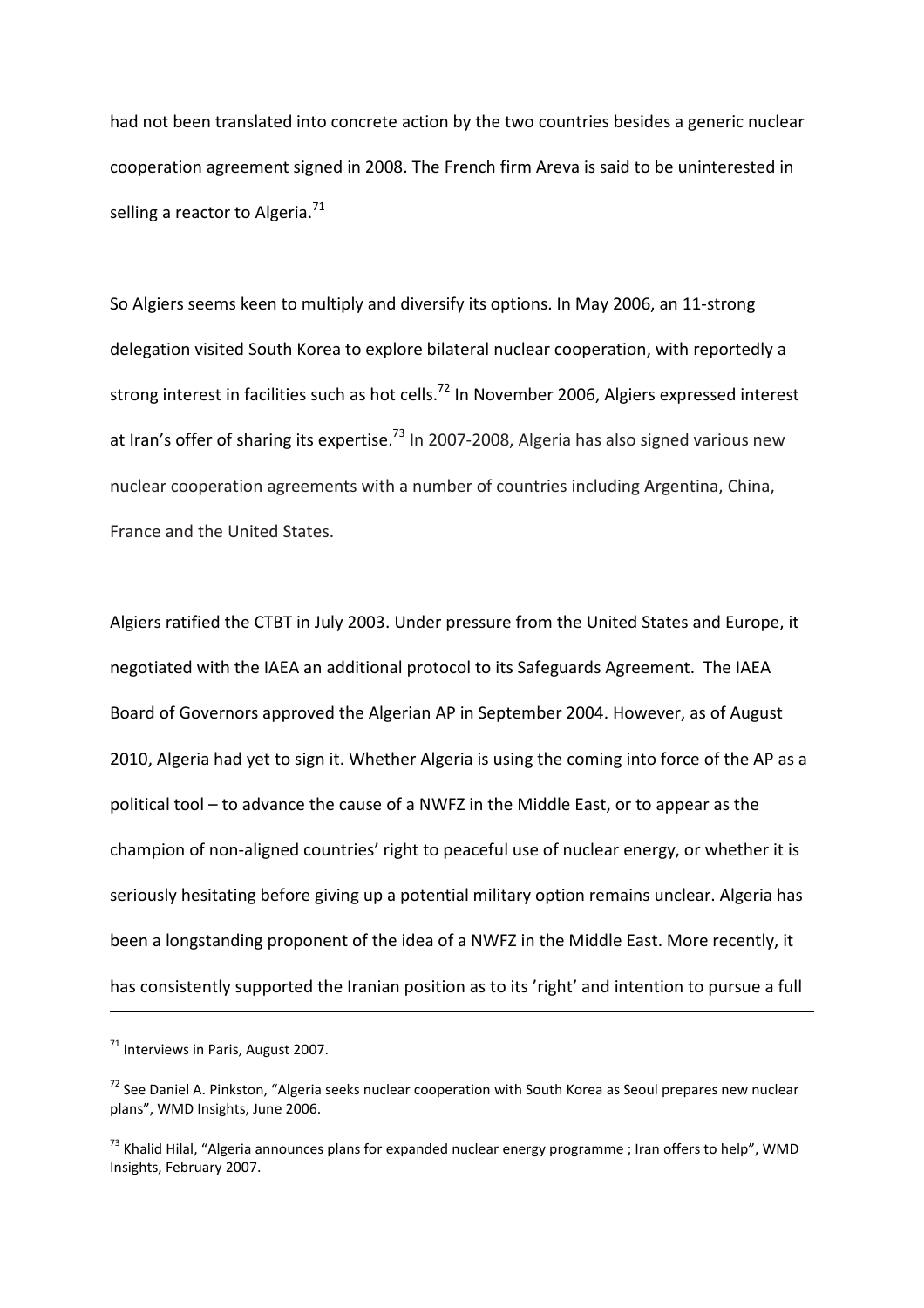nuclear fuel cycle, abstaining in several votes on the Iranian issue at meetings of the IAEA Board of Governors.<sup>74</sup> (Algerian-Iranian relations had been restored in 2002, after a decadelong freeze due to Tehran's alleged support for Algerian extremists.) Bouteflika's support for the Iranian position was reiterated at the occasion of Mahmood Ahmadinejad's visit to Algiers in August 2007: he stated that it was *"unacceptable that countries which are members of the Nuclear Non-Proliferation Treaty are constrained, because of selective and unilateral interpretations, to renounce their normal and legitimate right to acquire these technologies for purely peaceful purposes"*. 75

In some respects, Algeria's contemporary situation could be compared with Pakistan's: a military-dominated Muslim-majority State with a serious terrorism problem, which enjoys good relations with the United States, but has received important nuclear assistance from China. After the aborted elections of December 1991, Washington benefited from a cold in French-Algerian relations, and the US-Algeria relationship has been made stronger in the post-September 11 environment. At the same time, cooperation with China has continued and expanded in the economic field.<sup>76</sup> Meanwhile, the terrorist *Groupe Salafiste de Prédication et de Combat* (GCSP) continues to be very active in the country, threatening both national and international interests – French in particular. Since 2006, the group has been officially designated as Al-Qaeda's affiliate in the region ("Al Qaeda in the Islamic Maghreb", AQMI). A radicalization of the country remains a very hypothetical scenario. The current

 $74$  Hilal, "Algeria announces plans".

<sup>&</sup>lt;sup>75</sup> Reuters, "L'Algérie marque son appui à l'Iran sur le nucléaire civil", Le Monde, 7 August 2007.

 $76$  In addition, Russia has become a significant strategic partner of Algeria, through important conventional weapons sales, including a 2006 \$8 billion deal.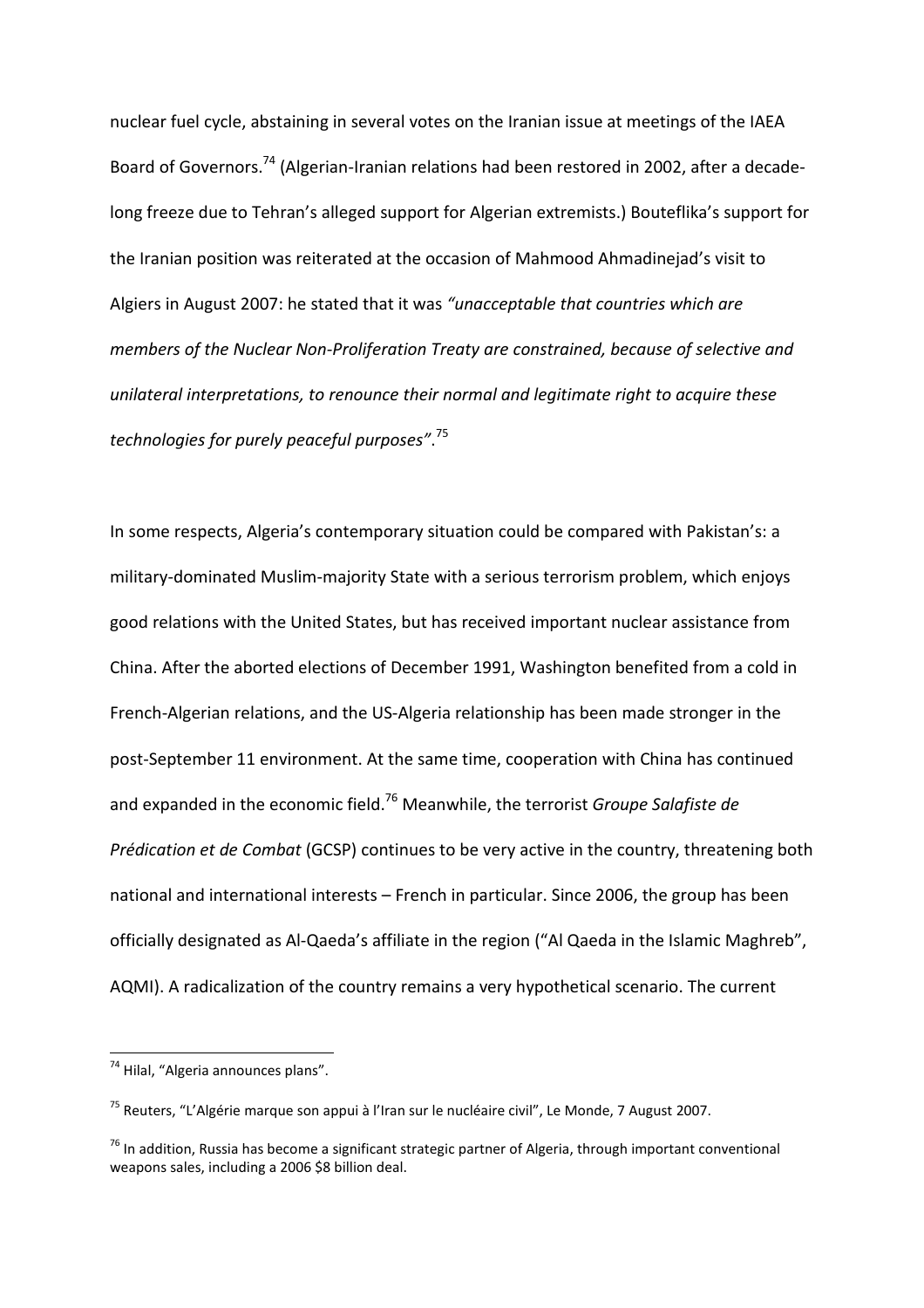system – partly democratic with a strong military influence – looks strong. However, the aborted 1991 elections showed that the population was ready to give a majority to political forces perceived as being less corrupt than the old guard that had run the country since the 1962 independence, and more in tune with their day-to-day needs.

An Algerian nuclear military option remains a real possibility.<sup>77</sup> The probability of such an option being realized would dramatically increase if three conditions were met: a rebirth of nuclear weapons options or "hedging" strategies in the Arab world; a further weakening of the nuclear non-proliferation regime, in particular if Iran was to continue to proceed on the nuclear path; a growing tension between Algeria and the West, be it under the current regime or after a "regime change" leading the country to be governed, for instance, by an AKP-type Islamist-oriented political force.

Given Algeria's membership of the NPT and the Pelindaba Treaty, any nuclear option would have to be developed either in secrecy - for instance through a uranium enrichment program, possibly with Iranian or North Korean assistance – or after a withdrawal from such treaties.

The main obstacle to a possible Algerian nuclear option is that the country does not have ballistic missiles or even a missile industry. This would not be an issue for a "hedging" option

<sup>77</sup> This author wrote about Algeria's possible nuclear intentions in a 2009 book entitled *Le Marché noir de la Bombe* (Paris: Buchet-Chastel, 2009). A flurry of headlines ensued in Algeria (as well as in Morocco). Many officials and journalists suggested that the author had a political agenda and was possibly acting on France's or Israel's behalf. More interestingly, Energy and Mining Minister Chakib Khelil was led to claim that Algeria *"is currently setting up measures that will allow it to sign the Additional Protocol".* See "Les précisions de Khelil", Le Temps d'Algérie, 25 September 2009. Nearly one year later, the AP had still not been signed by Algiers.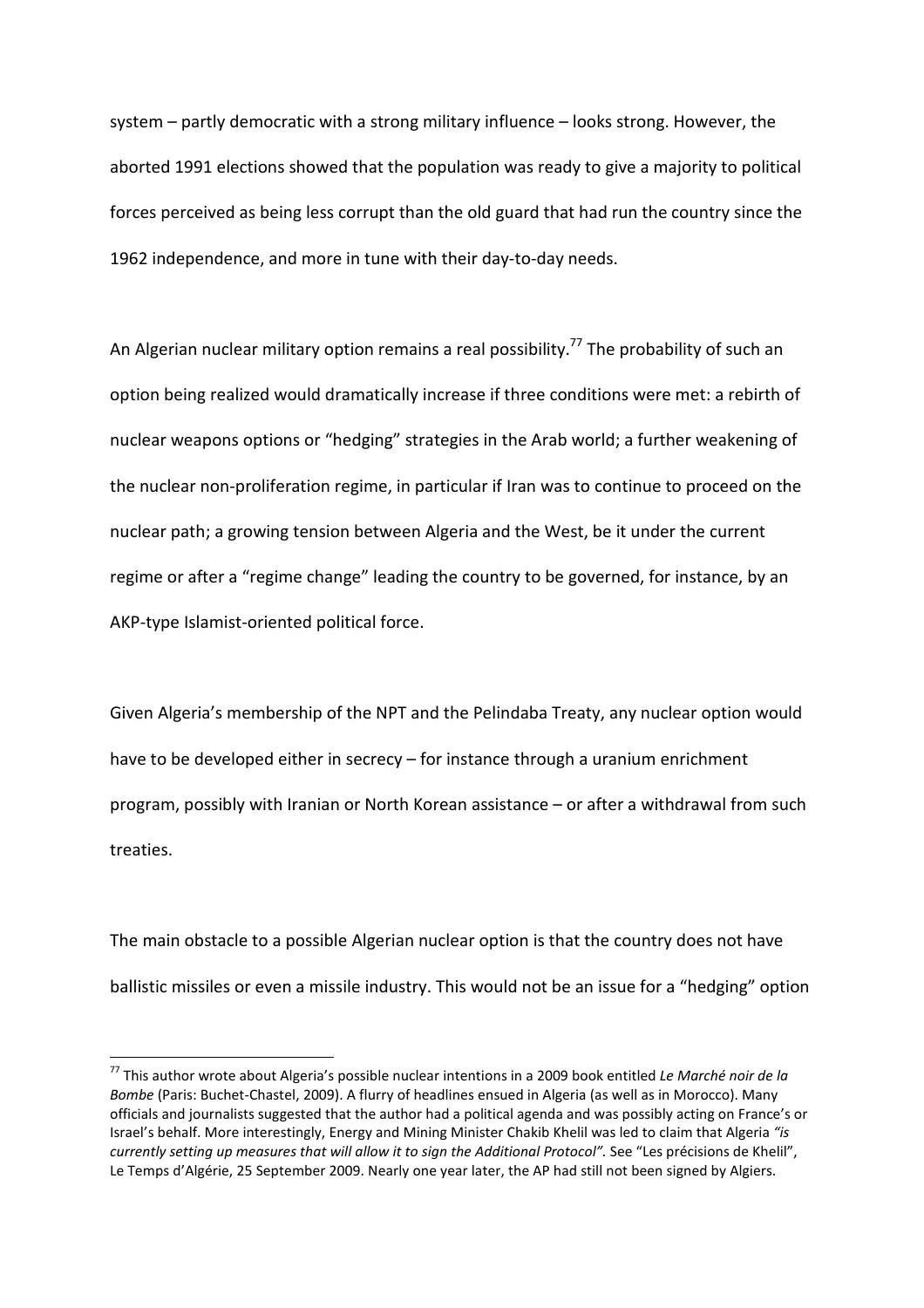with primarily political goals. A more ambitious nuclear program would have to be accompanied by foreign procurement of missiles, probably in Iran or North Korea.

Algeria, whose institutions have been dominated by the National Liberation Front since its 1962 independence, has enjoyed a growing relationship with Iran since the resumption of diplomatic relations in 2000.<sup>78</sup> Tehran could be a conduit for the acquisition not only of ballistic missiles, but also of nuclear-related technology. In fact, Algiers would be almost an ideal candidate if Tehran was looking for partners in its own nuclear weapons drive.<sup>79</sup> Algeria could be for instance an alternative source of weapon-usable plutonium for Iran.

### **REGIONAL DYNAMICS AND THE RISK OF ACTION-REACTION**

From a technical standpoint, Egypt and Algeria have largely similar nuclear programs, and doubts linger in both countries regarding the existence of undeclared nuclear activities (notably in the field of uranium enrichment or plutonium separation), especially given that none of the two has an Additional Protocol into force. According to a European expert, Algerian expertise and know-how are actually superior to Egypt's. $^{80}$ 

For Algeria, an Egyptian drive for nuclear weapons would undoubtedly be a trigger to restart (or accelerate) its dual-use or military-related nuclear activities.

 $78$  The two countries had severed diplomatic relations in 1993, following accusations of Iranian support for the Islamic Salvation Front.

<sup>79</sup> In 2000, two commentators noted that *"the Sahara desert sites (..) might be ideal for testing an Iranian-built atom bomb"*. Al J. Venter & Pat Lancaster, "A Nuclear Newcomer", The Middle East, 1 June 2000. This remains an improbable scenario given the constant Algerian complaints about the alleged consequences of French nuclear testing on Algerian territory from 1960 to 1966.

<sup>80</sup> Steinhäusler, Infrastructure Security and Nuclear Power.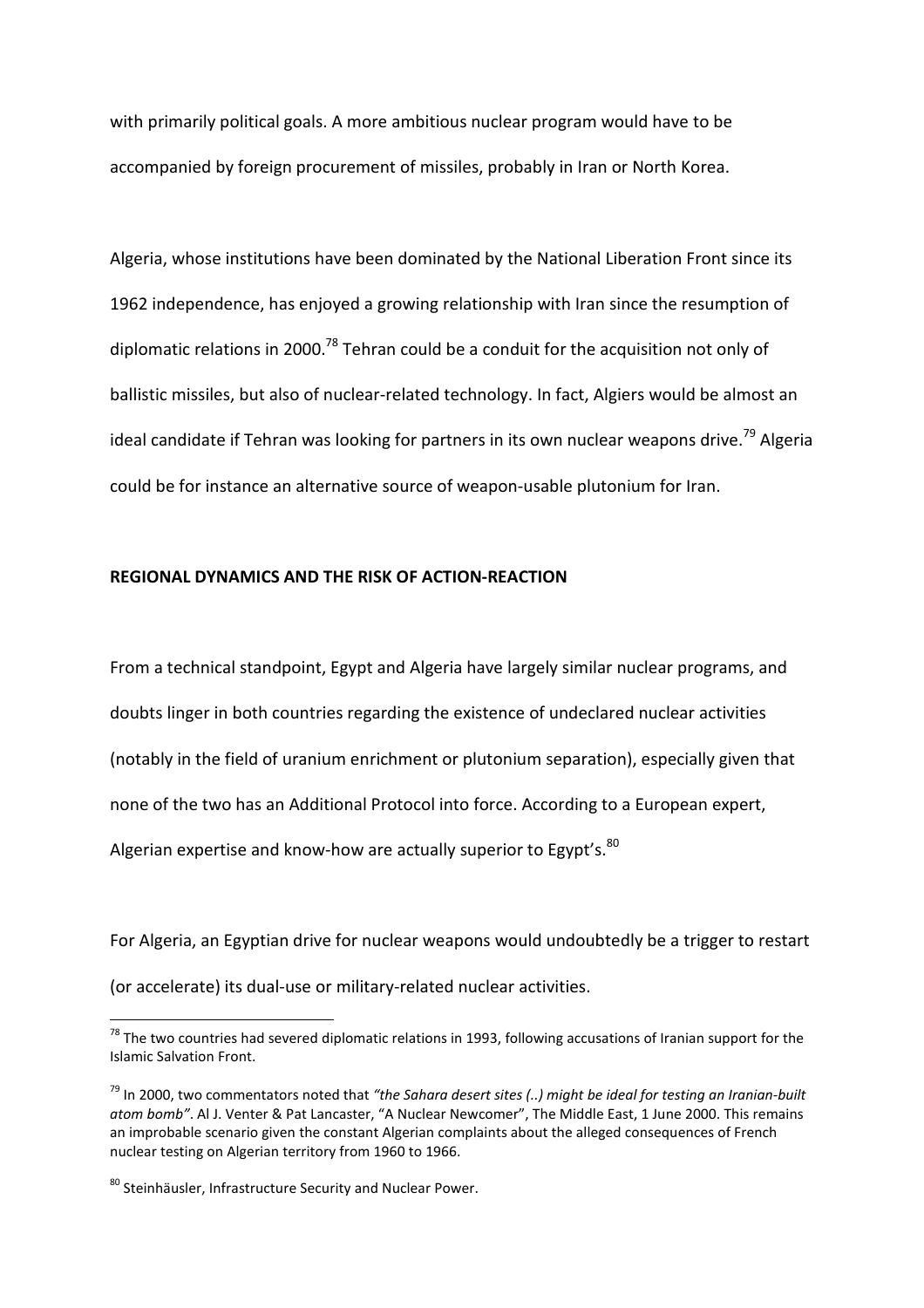It is not widely appreciated that the two countries have an extraordinarily bitter relation made of resentment and jealousy with deep historical roots. In particular, despite the fact that Nasser openly supported the Algerian independence movement, there is the feeling in Algiers that the self-appointed leader of the Arab world did not do its best to support the insurgency (or alternatively, that Egypt exaggerates its contribution to the independence of Algeria). $81$  After independence, Egypt touted itself as a model and a tutor for the young Republic, an attitude that many Algerians saw as condescending, and involving undue meddling into internal affairs. Among the grudges that Algeria holds over Egypt are also its alleged lack of recognition for the military and financial support to Cairo in its wars against Israel between 1967 and 1973, or its subsequent separate peace with Israel. In the debate over the reform of the United Nations Security Council, Algeria has made it clear that it will not accept that Egypt be conferred a permanent seat at the United Nations Security. Also, in 2004, it challenged the Cairo's leadership over the League of Arab States.<sup>82</sup>

At the risk of oversimplification, there is an Egyptian "superiority complex" over Algeria, and a corresponding Algerian "inferiority complex" over Egypt.

 $81$  Nasser's support for the Algerian insurgency was a key reason behind France's decision to go to war against Egypt in 1956, along with the United Kingdom.

 $82$  The Arab League has been located in Cairo since its creation in 1945, and its Secretary General has always been an Egyptian (except beetween 1979 and 1990, it had been moved to Tunis due to Arab challenges to the Egyptian peace with Israel, with a Tunisian Secretary General).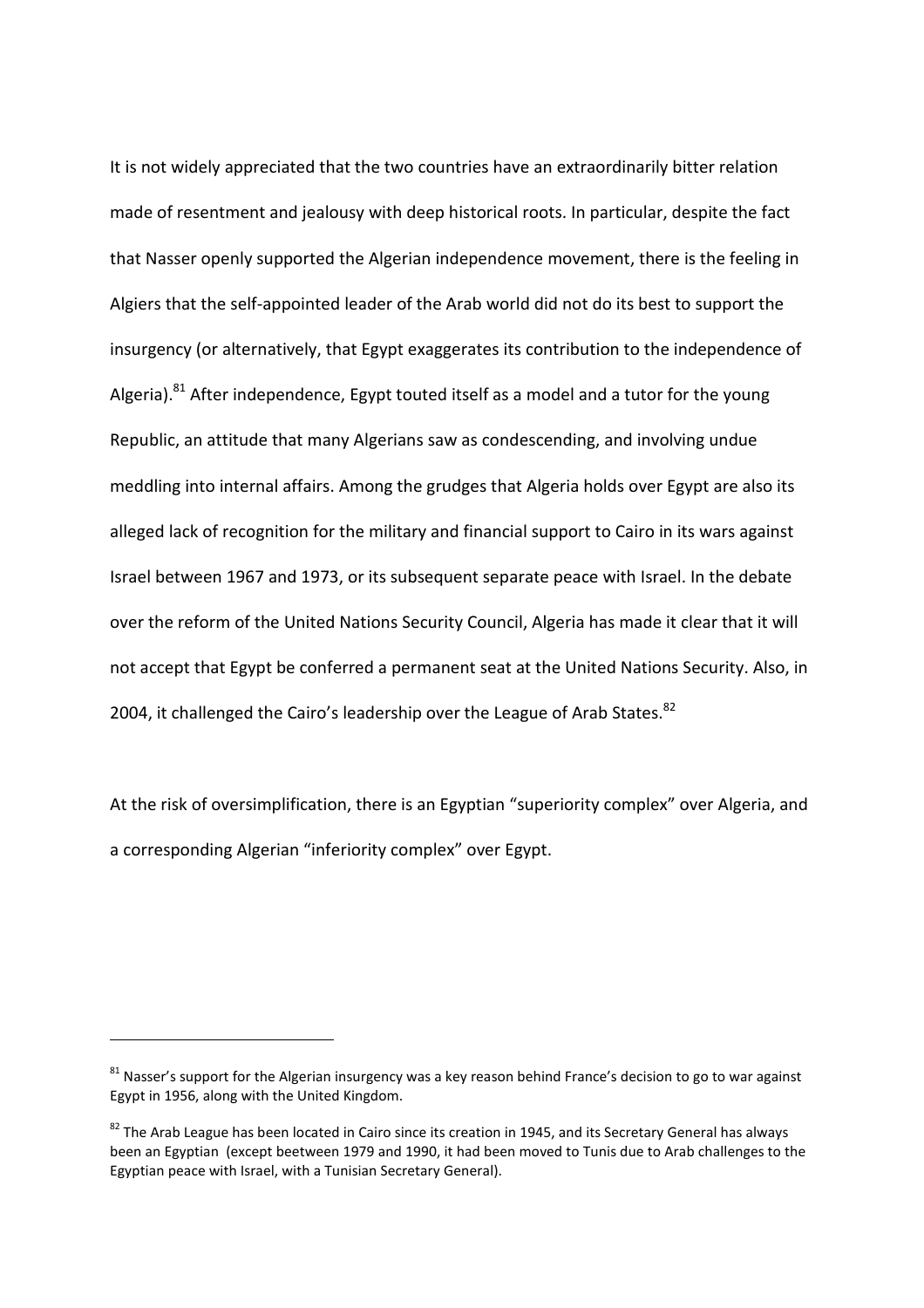This rivalry was exposed to limelight in recent years at the occasion of the 1990 and 2010 Soccer World Cup playoffs. In 1989, Egypt qualified by winning over Algeria.<sup>83</sup> In 2009, the reverse happened: Algeria qualified by winning over Egypt. At both occasions, passions ran high, and violence erupted after the games, with significant diplomatic and economic consequences. 84

The contract with INVAP to build the ETRR-2 reactor was signed in September 1992, 18 months after the revelation of the existence of the Algerian reactor.<sup>85</sup> Algeria's follower's attitude regarding Egypt was made clear in 2006, when it announced its nuclear energy program just a few weeks after Egypt's own announcement. Just like Cairo, Algiers would like to have its first nuclear power plant operating around 2020. These plans have not been altered by the Fukushima accident.

In the Spring of 2010, the Algerian press published a declassified US document reporting a May 1991 State Department request for Egyptian assistance in gathering information about the Ain Oussera reactor.<sup>86</sup> Unsurprisingly, this created a furor in Algeria.

In sum, there is enough evidence to suggest that Algeria's conduct in the nuclear field should be as carefully monitored as Egypt's.

 $83$  Egypt refused to send a team to the 1990 Africa Cup held in Algeria.

<sup>84</sup> Egypt is the largest foreign investor in Algeria.

 $85$  www.invap.net.

<sup>&</sup>lt;sup>86</sup> See Ian Allen, "US asked for Egypt's spy help on Algerian nuclear reactor", intelNews.org, 5 May 2010; and "Amr Moussa dément: L'Egypte accuse d'espionnage en Algérie", 8 May 2010. Given that the Egyptian foreign minister at the time was the current Secretary of the League of Arab States, this episode was widely seen in Cairo as an attempt to weaken Egyptian influence in the League.